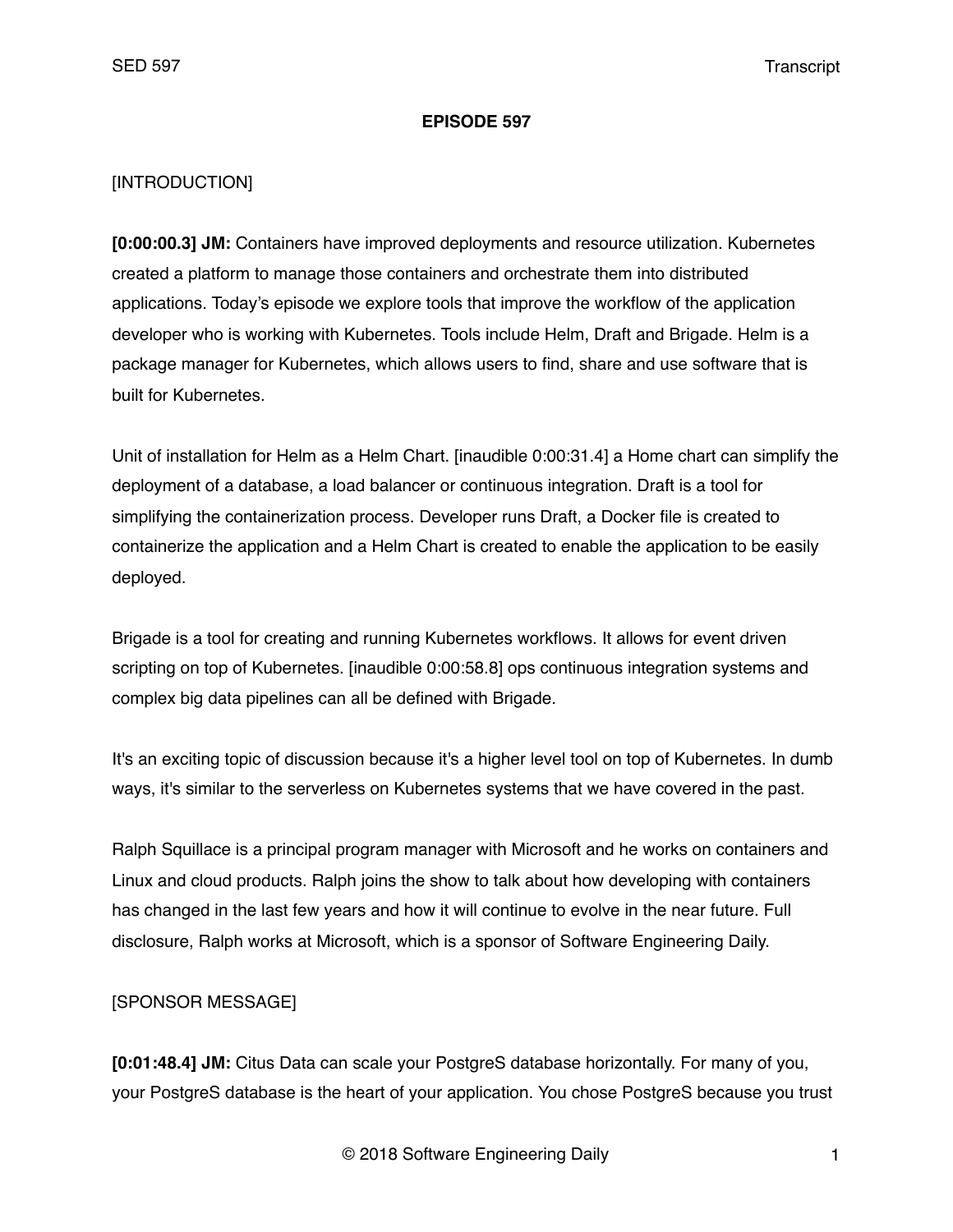it. After all, PostgreS is battle tested, trustworthy database software, but are you spending more and more time dealing with scalability issues? Citus distributes your data and your queries across multiple nodes. Are your queries getting slow? Citus can parallelize your SQL queries across multiple nodes dramatically speeding them up and giving you much lower latency.

Are you worried about hitting the limits of single node PostgreS and not being able to grow your app or having to spend your time on database infrastructure instead of creating new features for you application? Available as open source as a database as a service and as enterprise software, Citus makes it simple to shard PostgreS. Go to citusdata.com/sedaily to learn more about how Citus transforms PostgreS into a distributed database. That's citusdata.com/sedaily, citusdata.com/sedaily.

Get back the time that you're spending on database operations. Companies like Algolia, Prosperworks and Cisco are all using Citus so they no longer have to worry about scaling their database. Try it yourself at citusdata.com/sedaily. That's citusdata.com/sedaily. Thank you to Citus Data for being a sponsor of Software Engineering Daily.

## [INTERVIEW]

**[0:03:33.1] JM:** Ralph Squillace is a principal program manager at Microsoft. Ralph, welcome to Software Engineering Daily.

**[0:03:38.3] RS:** Thank you.

**[0:03:39.6] JM:** It's been a few years since containers have become popular. Containers have improved in a lot of ways and they've helped developers improve their deployment workflows. They've improved many other aspects of development, but what are the shortcomings of the development process that still exist for an engineer working with containers today?

**[0:04:03.3] RS:** Oh, there's still plenty. Naturally, containers give developers and system admins and operators a tremendous amount of flexibility, speed and agility and so forth. Unfortunately, with every step in every technological leap that allows us to do more faster, it turns out the next thing you do is more faster, and that means you need a whole bunch of extra tooling to handle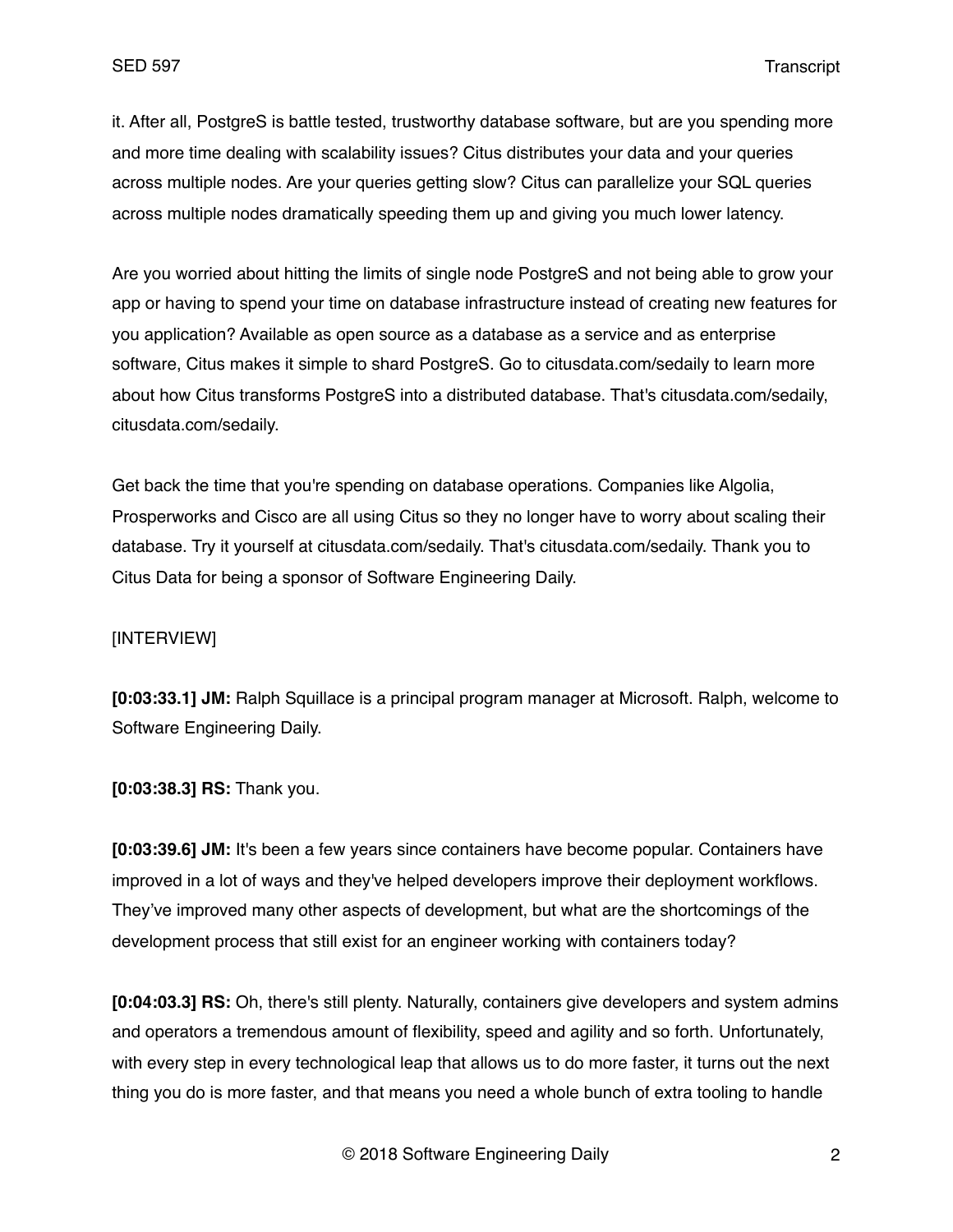the additional complexity that doesn't exist yet, and that's the first thing. The second thing is that until the tooling helps you do your work in a way that is coherent, you now need to master containment service composition, other things that have nothing to do with software development per se, but really have to do with getting your container of software running somewhere.

Whether you're a developer in a small team, or a startup or whether you're in an organization, those two areas are the focus of work right now because the containment itself makes sense. We understand how to do it. It works really, really well, but those two areas need to catch up.

**[0:05:04.8] JM:** I think a lot of this will come with improvements in tooling, and you are familiar with a lot of the tools, you work on a lot of the tools in the Kubernetes landscape. Let's talk about some of those tools that the audience may or may not be familiar with. I'd like to start with Helm. Helm is a package manager that allows users to manage groups of resources.

Before we talk about Helm specifically, let's just talk about the idea of a package manager. What do we want out of a package manager? What are the requirements?

**[0:05:38.0] RS:** Oh boy! There's a can of worms. Generally speaking, in fact I'd go back and say that the requirements of package management do differ by what you want to do, but generally speaking, you got to be able to bundle up something that is logical. You got to be able to have that deployable in the logical verbs. You got to be able to upgrade it. You got to be able to delete it. You got to be able to do those kinds of things.

Typically, and one of the things that Helm didn't necessarily specify, you've got to be able to store those artifacts somewhere in a way that you trust and you can sign them, making sure that you're doing the right thing, have some sort of dependency management, all of those kinds of things are involved.

**[0:06:18.1] JM:** And then Helm specifically, what does Helm do?

**[0:06:20.8] RS:** Helm is – The easiest way to explain Helm, I find, for people who aren't familiar with that is that is to take one step back into Kubernetes, and Kubernetes is not actually, at least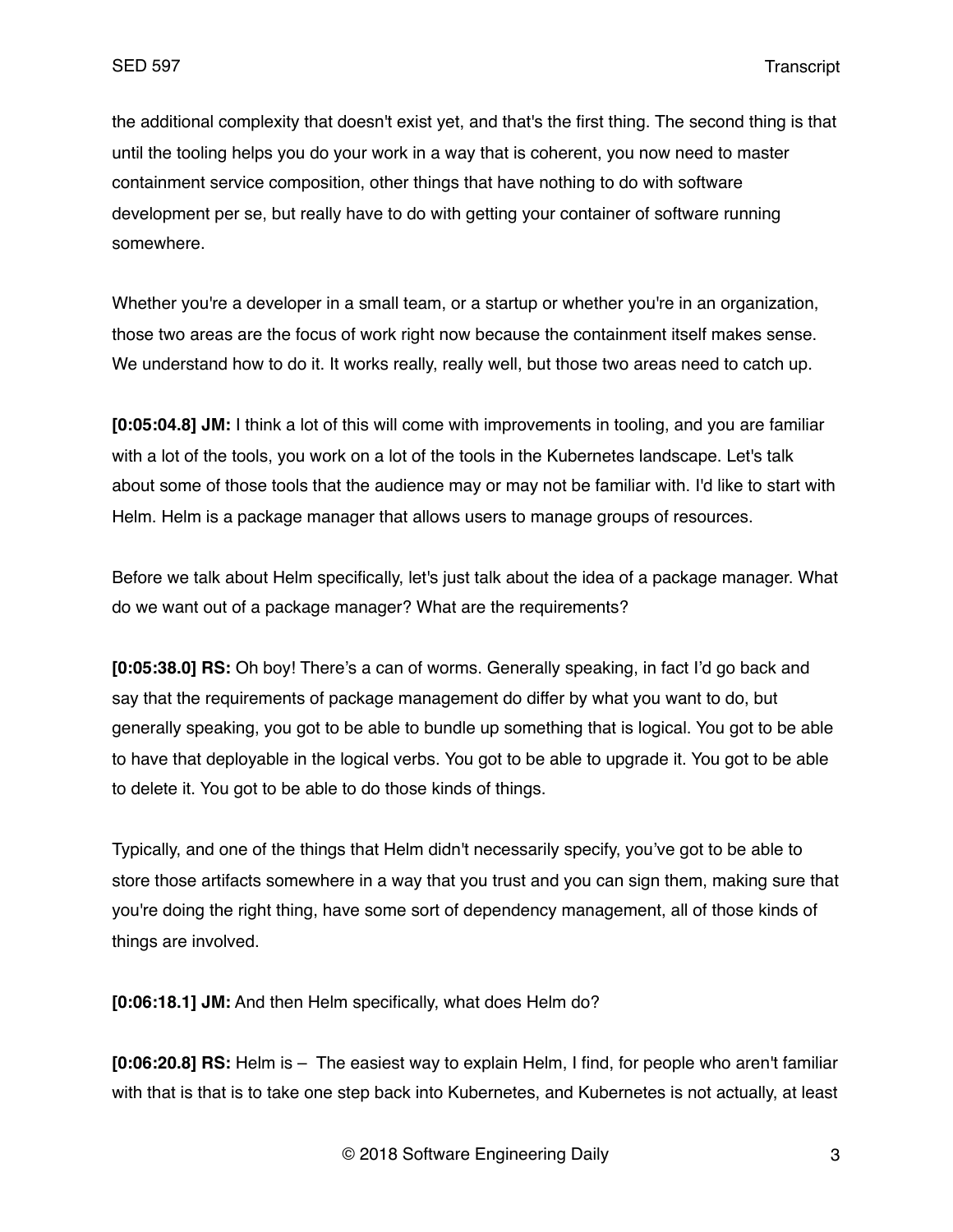the way I look at it, it's not really an application deployment system. It's a series of objects that implement particular features that you can use by configuring them "correctly", and correctly here is in quotes.

So if you know which objects enable which features, you can create a manifest in YAML and you can turn on or off and configure various features with certain artifacts like containers that allow them one or more containers to function coherently as a logical unit. But Kubernetes itself doesn't understand the logical unit. It just does what you tell it to do, right?

So Helm then is a way of breaking up those manifests that Kubernetes, the raw Kubernetes manifest into logical chunks, first of all. So a deployment has one file instead of the deployment, the service and pods all being in the same file. A deployment has one file. Ingresses have one file, potentially secrets and so forth. That helps you sort of logically understand the composition of your service or services. So that's the first thing.

The second thing, and we're talking about a Helm Chart here, which is really sort of the set of these files. The second thing it does is it uses go templating. Although it's possible to plug in any other kind of templating so that the core values that are important to you are in the top level values .yaml file and those values are then reused and inserted in the templates in the lower level files. Ultimately, Helm just converts all those files into a manifest and gives that to Kubernetes and says, "Please make this happen," but it also stores logical information about your chart, your set of components that you wish to deploy into Kubernetes as release information. So with Helm you can do things like roll back into a different release and roll forward and do upgrades at a logical level rather than at a Kubernetes object level. Now, did that make sense?

**[0:08:25.3] JM:** It does make sense. So a Helm Chart consists of metadata and Kubernetes resource definitions, I think. You would agree?

**[0:08:35.2] RS:** Yes, it should not be imagined that Helm Charts are anything different than ultimately Kubernetes objects and metadata about Kubernetes objects. So it's not as if you're doing something different. Helm just turns around, takes the information from the Helm Chart and configures the appropriate objects. That's all it's doing. So that's exactly right.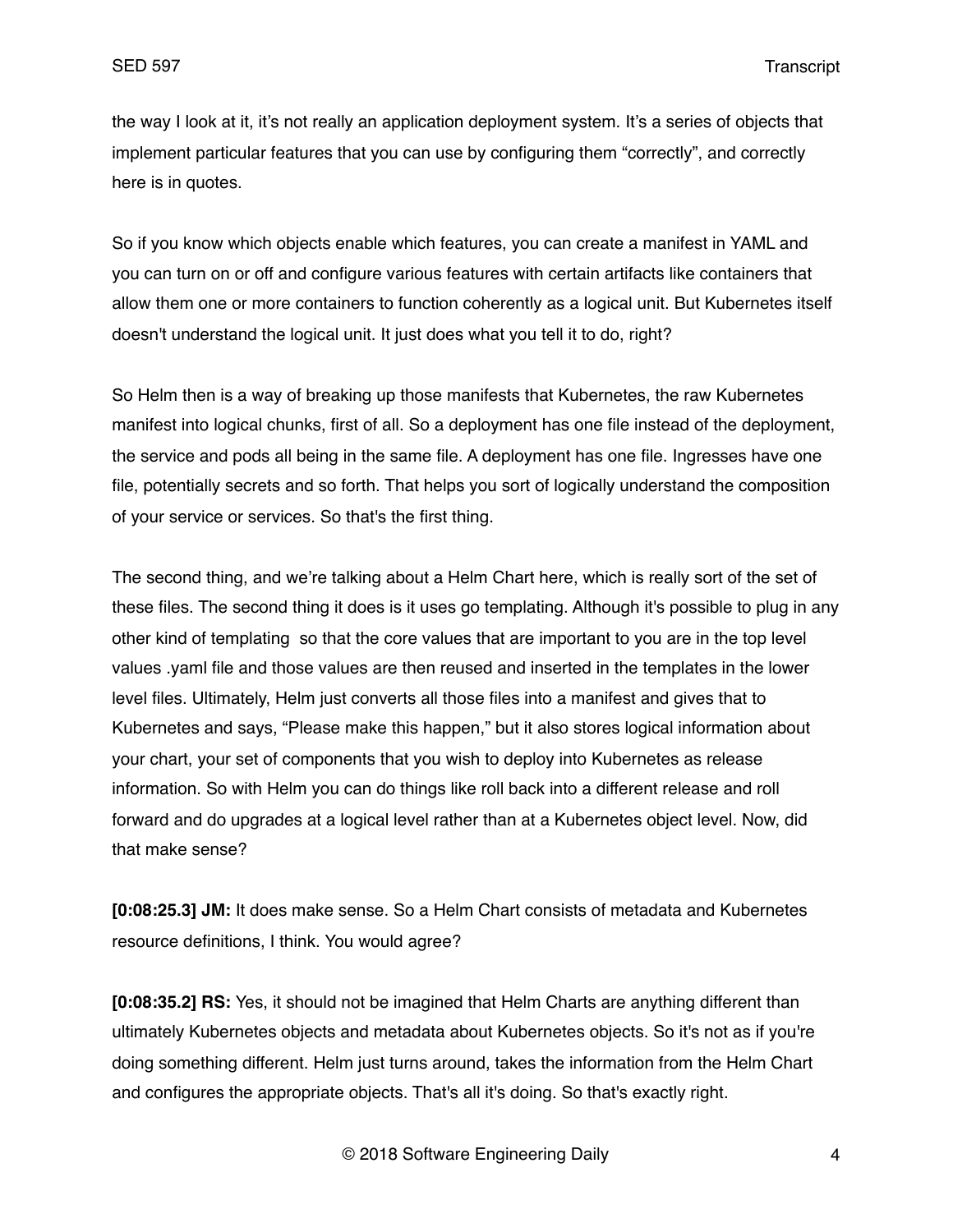**[0:08:55.3] JM:** Helm has three core concepts. There's the chart, which is a recipe that describes the metadata and the resource definitions, which you just said these are the things that a Helm Chart consists of. There's also the values, which are the user supplied configuration. Then there is the release, which is the chart together with the values that you supply. Say a little bit more about these core concepts.

**[0:09:27.7] RS:** Well, so the chart itself is the package of files in a particular format. You can go to Kubernetes Helm and look at the chart documentation there if you'd like. The core files are in fact what I described earlier. They are the descriptions of the raw Kubernetes objects that will be configured. However, they have Go templating in there into which the values that you set, the user settings as you said, such as things like how many copies of this container do I want to run. Do I want two to be running or do I want seven? Those kinds of things. What is the name of the service? What are the names of the pods and so forth? Those kinds of things, whether ingress is enabled and so forth.

All those kinds of things will be injected into the charts when you invoke Helm and install. So that's what the values portion are. The releases are the logical structure for all of these working together, and so you can – For example, let's take a particular Helm Chart for, say, PostgreSQL. So you can say Helm install PostgreSQL chart and what'll happen is that chart knows how to install PostgreSQL in a Kubernetes cluster wherever it is. It's not dependent on anything else other than having access to a cluster. It works overview kube control.

So that releases a logical entity, and if you delete the release, the release history is still there. So, for example, you could try and install that same release again and it will say, "I'm sorry. We already have one," in which case you just re-created. You just re-created the history. The nice thing about that is it allows you to go and do rollbacks to any particular previous release and you can install multiple releases side-by-side with naming, differences and so forth.

There are wonderful projects out there and companies doing Helm Chart management now to track dependencies and to do tests and automatic deployments. I can mention a few. Bitnami has a bunch of stuff that they've just – They're sort of the Helm Chart Masters in many ways. JFrog, and Codefresh and Weave, many others. So they're a bunch of tools to use to manage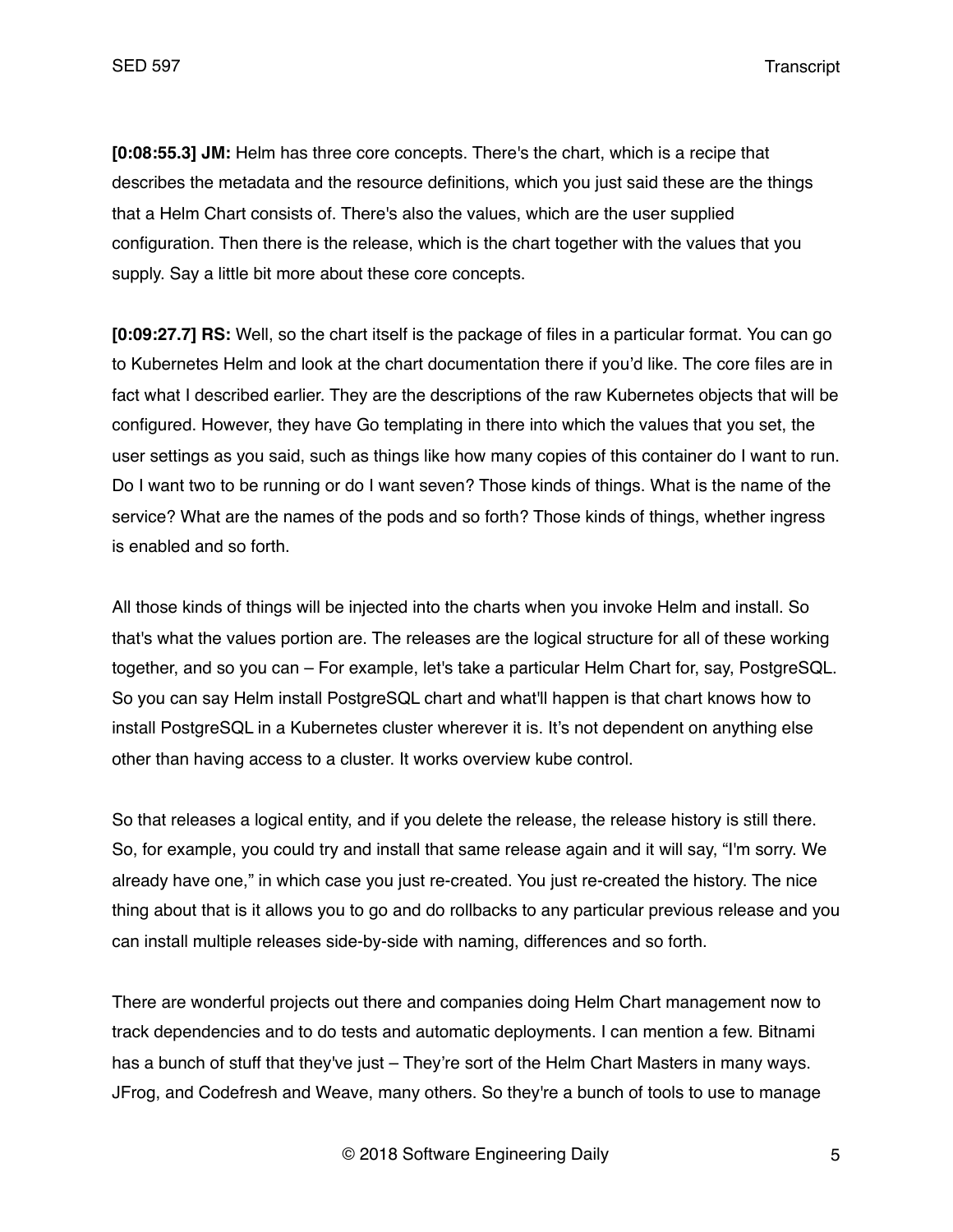the kind of chart complexity. You could imagine, if you think of Helm Charts as being sort of the micro services approach or version of yum or apt or something like that, you're going to need some repositories in some ways to manage what gets install, which doesn't, and those repositories along with Helm allow you to do that.

**[0:11:57.5] JM:** If I deploy Helm to my Kubernetes cluster, if I've got Kubernetes running and I decide I want this package manager on my Kubernetes cluster, because why wouldn't you? What happens if I deploy Helm? When I deploy it, what does it need to add to my Kubernetes cluster to be able to deploy to it?

**[0:12:18.1] RS:** Well, Helm actually is a client/server architecture, and so when you deploy Helm, you do a Helm in it, by default what that does is it installs a server-side component called tiller, and the default installation is insecure in the sense that it's global. The assumption was made when Helm was started, Kubernetes didn't have a lot of complex security features such as RBAC and things like this, and even RBAC isn't mostly enabled by default, even though it should be and it's definitely the way to go.

So at the time the two  $X -$  So I think we're at 2.9, 2.91, something like that, those versions of Helm install globally, which is great for developers getting their work done and needing to install, say, PostgreSQL or any number of other services very, very rapidly so that they can do development against them. That works perfectly, but it works in a developer environment in which there is no particular threat to the network that you might suspect.

When you get the production, you don't really want to do that. You want to install Helm per namespace and you want to secure it with TLS and configure it to respect RBACK policies and you can do that with the 2X version, but making that easier and turning it on by default is one of the main goals of Helm 3.0, which is just kicked off.

**[0:13:36.3] JM:** So there's a Helm client, as you said. Again, what are the responsibilities the Helm client?

**[0:13:42.0] RS:** Will, the Helm client actually just connects and calls and passes payloads to tiller server component right now, and it passes those payloads through kube control. So it's all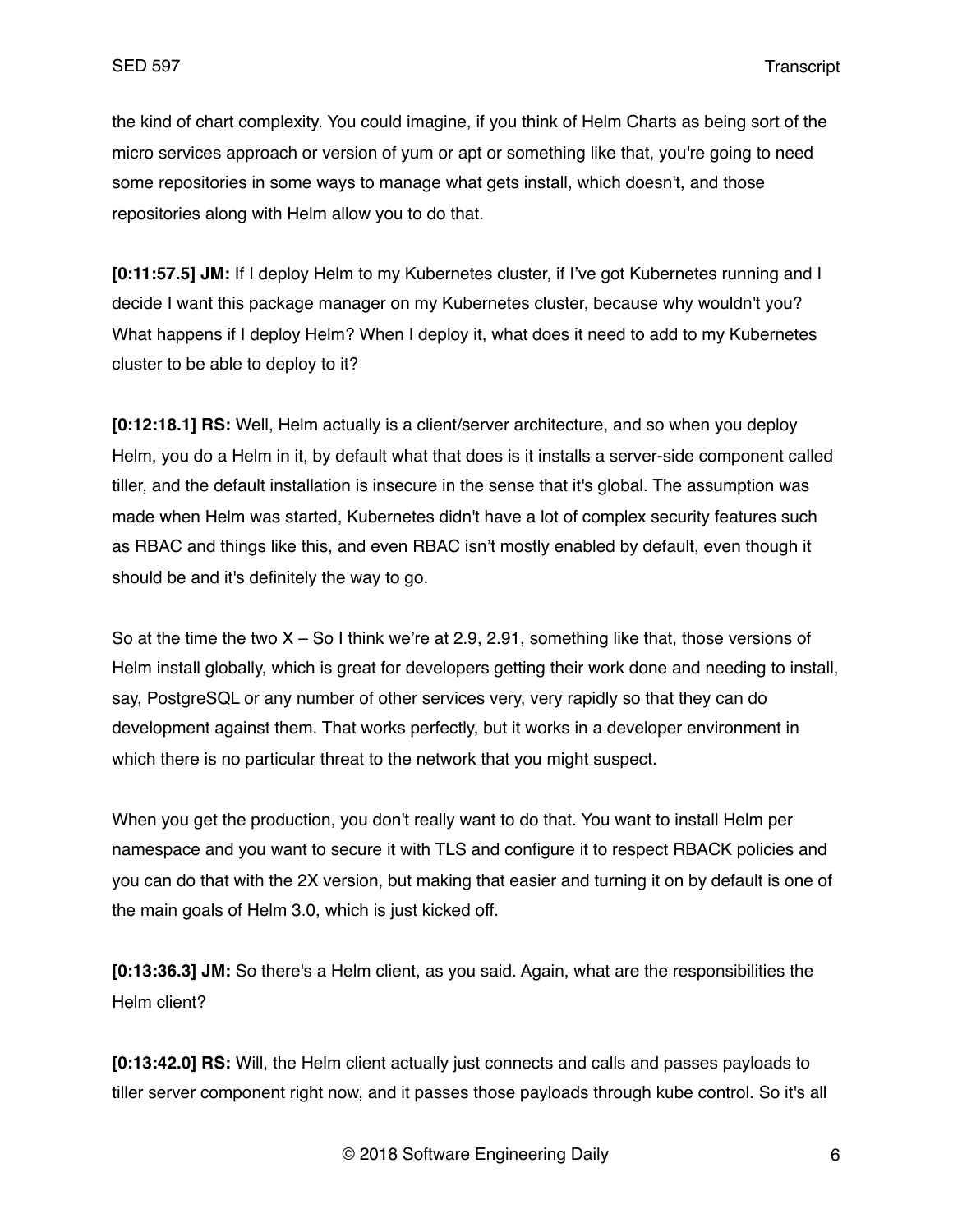secured. So it's a very simple way of going about it. There's also libraries, you can go ahead and invoke the Helm API and build tools on top of Helm that do the work directly with Helm Charts. There are several that do that including things like binoculars and, I think, landscaper and a couple of others. So you can use it either way.

Most developers just use Helm because they just want to get something installed. So it's basically pseudo-app install and all of a sudden they've got PostgreS working so they can do their development or something like that. But in a professional environment you are going to need other approaches to make sure things are secured and that the developers get access only to the namespace they really want.

**[0:14:33.9] JM:** As you said, there is this pod you get called a tiller when you deploy Helm to your Kubernetes cluster. What is the interaction between the Helm client and the tiller?

**[0:14:46.8] RS:** So tiller has basically two ways of going about it. Tiller has a GRPC endpoint that the Helm client interacts with, and it's basically a client/server. It just goes ahead and connects and passes the payloads with the appropriate verbs. It's very simple.

**[0:15:05.7] JM:** Okay. So now that we've given a little bit of an outline of the architecture, when I install a Helm Chart, what is going on across my Kubernetes cluster?

**[0:15:16.4] RS:** What's going on across your Kubernetes cluster is that the Helm client, let's say you're going to use the Helm client. The Helm client is going to pass the artifacts to tiller and tiller grinds that out into the Kubernetes manifest. That is, it applies the Go templating to the files that you'd pass it and goes ahead and converts it into native Kubernetes objects and then it calls Kubernetes and says, "Please do these things. Create this service. Open up this ingress. Grab this container. Give me that many copies," and so forth.

If you're familiar with how Kubernetes works, it should be very easily understandable that it just turns around and gives Kubernetes the same commands you would do with kube control if you are ere doing everything manually. If you're not familiar with Kubernetes, it's basically doing – It's taking configuration information and telling Kubernetes, "Make this stuff happen." Again, there are a couple of things that it does that as acting as tiller. So one of the goals, again, of 3.0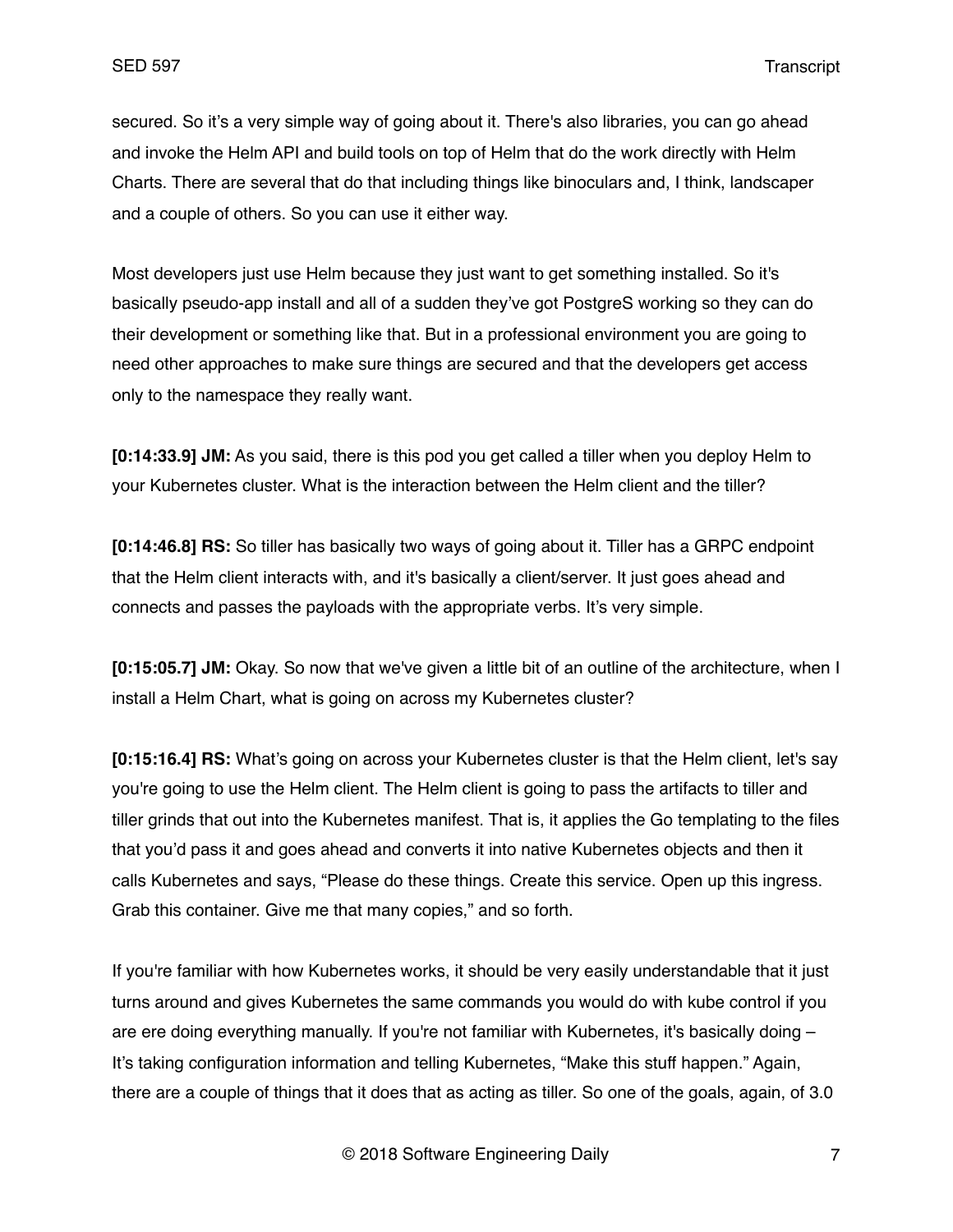is to – Will end up removing the server-side, as I understand the architecture now, so that the work is all done on the client side, and then when you do Helm in 3.0, you'll be acting as you in an RBAC system and that will be one of the big improvements that we're looking forward to.

#### SPONSOR MESSAGE]

**[0:16:40.1] JM:** GoCD is a continuous delivery tool created by ThoughtWorks. It's open source and free to use, and GoCD has all the features you need for continuous delivery. Model your deployment pipelines without installing any plug-ins. Use the value stream map to visualize your end-to-end workflow, and if you use Kubernetes, GoCD is a natural fit to add continuous delivery to your project.

With GoCD running on Kubernetes, you define your build workflow and let GoCD provision and scale your infrastructure on-the-fly. GoCD agents use Kubernetes to scale as needed. Check out gocd.org/sedaily and learn about how you can get started. GoCD was built with the learnings of the ThoughtWorks engineering team who have talked about building the product in previous episodes of Software Engineering Daily, and it's great to see the continued progress on GoCD with the new Kubernetes integrations. You can check it out for yourself at gocd.org/ sedaily.

Thank you so much to ThoughtWorks for being a longtime sponsor of Software Engineering Daily. We are proud to have ThoughtWorks and GoCD as sponsors of the show.

## [INTERVIEW CONTINUED]

**[0:18:01.5] JM:** Let's say I deploy WordPress using Helm. I use WordPress. It has a database. If I wanted to deploy that to Kubernetes, I would get a database with my Helm install. So if I write to that database, if I'd create this WordPress instance and then I create a blog post on my WordPress instance running on Kubernetes and then I do a Helm delete. Let's say I did Helm delete to delete this WordPress instance. Does that clear away all the resources? Does it clear away the database that I've created and written to?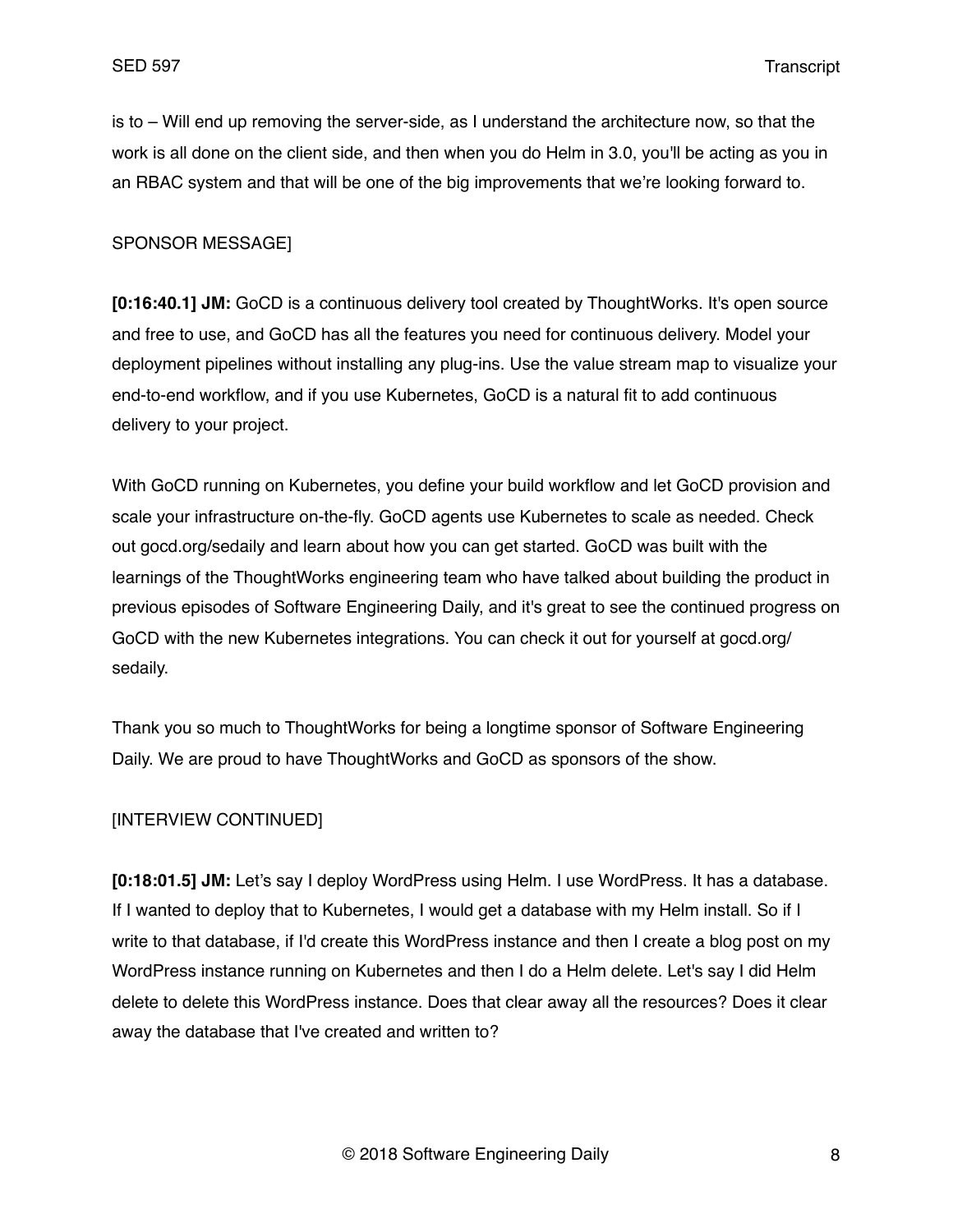**[0:18:38.2] RS:** Sure. If you're going to use delete, it absolutely would. So if you think about it like in a micro service environment – I mean, WordPress is a fun example because sort of like the hello world of micro services. You obviously have a web frontend and you have a database in the backend. So there are multiple services involved in that installation, right?

So if you think of the multiple services as "the logical application", they'll be a Helm chart that installs multiple services where one of them is a database, usually MySQL, could be anything, on the backend as a container in your application. If the Helm Chart wants to deploy it in a different form, it can, but the basic default WordPress installation, which is at –If you're new to this, you might look at kubeapps.com, which is a wonderful collection of curated charts to install, things like WordPress, and it's a great place to sort of dork around with Helm and Kubernetes. So in those cases, the logical release, the Helm Chart, actually deploys more than one service. If you delete that chart, you're going to delete all the services related to it.

Because, of course, it's a micro service application, that means if you wish to, you can drop down to kube control and delete one of the services out from underneath the Helm chart. Obviously, your larger logical application of WordPress instance would stop working properly, but the Helm chart is still deployed as a release. Then if you wanted to get rid of everything, you would do a Helm delete and pass the chart and the name – Excuse me, just the name, and that, and then if you want to delete the history, you'd pass –purge, which will get rid of any evidence in the Helm release history that it was deployed in the first place.

**[0:20:25.6] JM:** Once I've have installed something to my Kubernetes cluster, like if I did install WordPress with Helm, how does Helm keep WordPress up-to-date?

**[0:20:39.1] RS:** Actually, Helm itself doesn't keep WordPress up to date. It is assumes that the release you gave it is the release you wanted in the cluster. So in that sense, it's much like the sort of standard yums, apps and so forth that install what you want, but it's entirely possible that you can receive notifications or that you can go and check. Again, some of these Helm tools will do that for you and detect changes in shared Helm charts that you might use. For example, the WordPress one.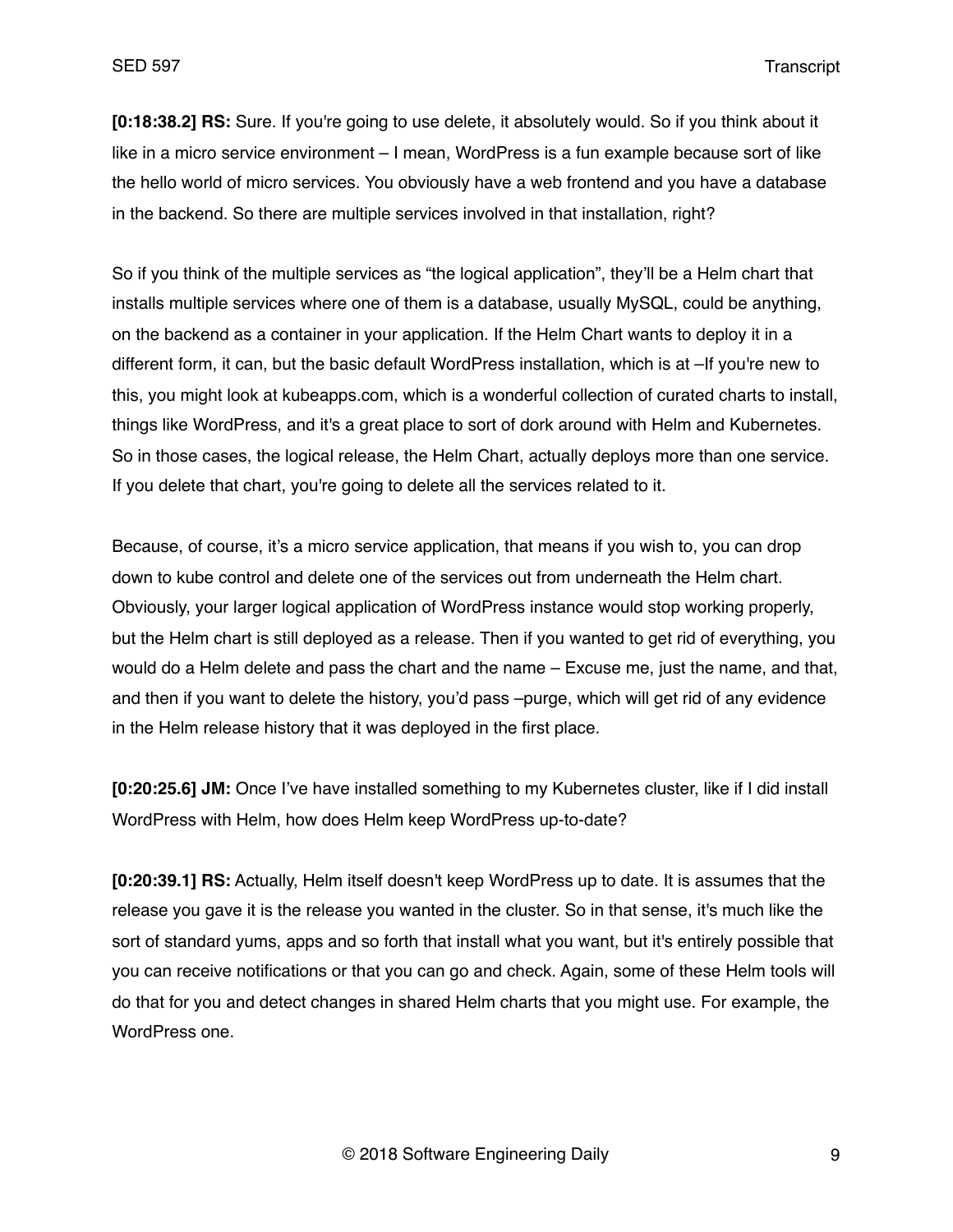If you go and use a newer version of the Wordpress Helm Chart, that will be a new release and that you can install both side-by-side version 1 version 1.1 as you see fit since the charts themselves, the logical versions will be different. So you can install many different versions sideby-side if you want it. That's totally part of the way that it works. But you're going to have to get another tool to notify you and/or do automatic upgrading if that's something that you want.

Some people like that, and especially in the developer space and in the small business space, some things like those kinds of things are used commonly. Large organizations tend to not like surprising updates, since as you get more complex, updates have interesting side effects that are sometimes not predicted. So it really is a choice of how you want to do your operations there.

**[0:22:07.8] JM:** What are some applications of creating Helm Charts within a company? If I'm running a startup, when would I want to create my own Helm Charts? How would that be useful?

**[0:22:19.3] RS:** So that's an interesting question. I like it. Most people don't –

**[0:22:23.1] JM:** Or is that not an application? Is that not something I would want to be doing?

**[0:22:27.1] RS:** No. I actually like the question. Most people don't ask when you want Helm. So we'll start with that first and then go into sort of the details. You want Helm when, A, your developers are not terribly familiar with the Kubernetes object yet and you want to start developing against Kubernetes, against other things that can be installed in Kubernetes like, let's say, databases and other applications, right? But Helm will get you started quickly by deploying those for you with public versions of those charts. That's a good example of when you want to do it.

But the other time you want to use Helm is when you have mastered some degree of Kubernetes stuff. Let's imagine you're building original material now. So you've used Helm to install a database and a couple of messaging queue services and various other things that allow you to really focus on the application you want to build. So now you've been building it, but you didn't really use Helm except to get those things up and running real quickly.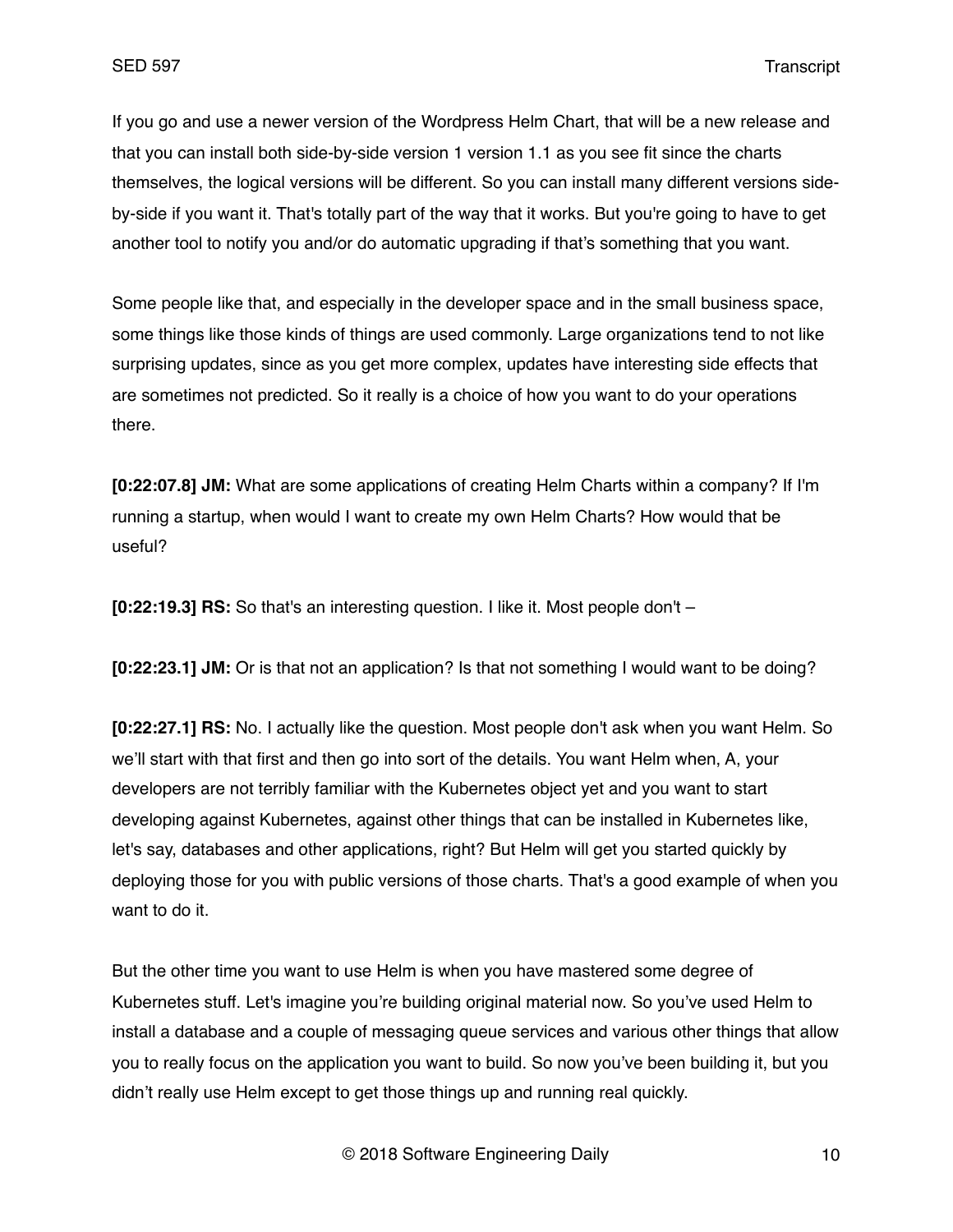So at some point, you get to a level where you think your service is actually running properly and you've been tweaking the knobs and so forth and now what you want to do is allow other people to install it easily and quickly. What you would want to do there is convert your manifests, assuming you were originally tweaking YAML, manifest YAML. Convert your manifest for your service into a Helm Chart and then add the other services as chart dependencies.

So for example, a Helm Chart can specify other charts as dependencies. Once you do that, you can then create a Helm repository in public or in private. Say, if you're in a private environment, a large corporation or governmental environment or whatever you might be true of your case, but whether public or private, you can now give the URL to that repository, Helm Chart repository, to other people and they can do a Helm repo add with the URL of that repository, and now they can Helm Install your work in one command, including the dependent charts for the other services that your service requires in order to run correctly.

**[0:24:43.0] JM:** So it'd be useful for re-creating complex Kubernetes installations that are already deployed in one environment and you want to deploy them to a different environment, whether that's a staging environment or a sandbox that's just for another developer.

**[0:24:59.4] RS:** Yes, absolutely. In fact, any environment, because Helm Charts are used in precisely this way to deploy live to production as well because of the relatively robust verbs or rollback, update, upgrade release version differences and so forth. In addition to which the simple ability to do a Helm install, one line install, which pretty much anybody working in Linux or if you're on Mac, like brew install, for example, and things like this, that simplicity is just when you want people to use your software, you need to offer them that simplicity. The problem with kube control, which is not a problem of Kubernetes is just the way it works. The problem with kube control is there's too many magic strings going on. There's no particular logical entity tracking that Helm repositories give you along with the tooling that goes along with them. So Helm becomes useful as soon as you want to make things easy for everybody to move faster.

**[0:25:57.4] JM:** I want to move on to talking about Draft. Draft is a tool that simplifies the containerization of an application. Explain what draft does and how I can use it.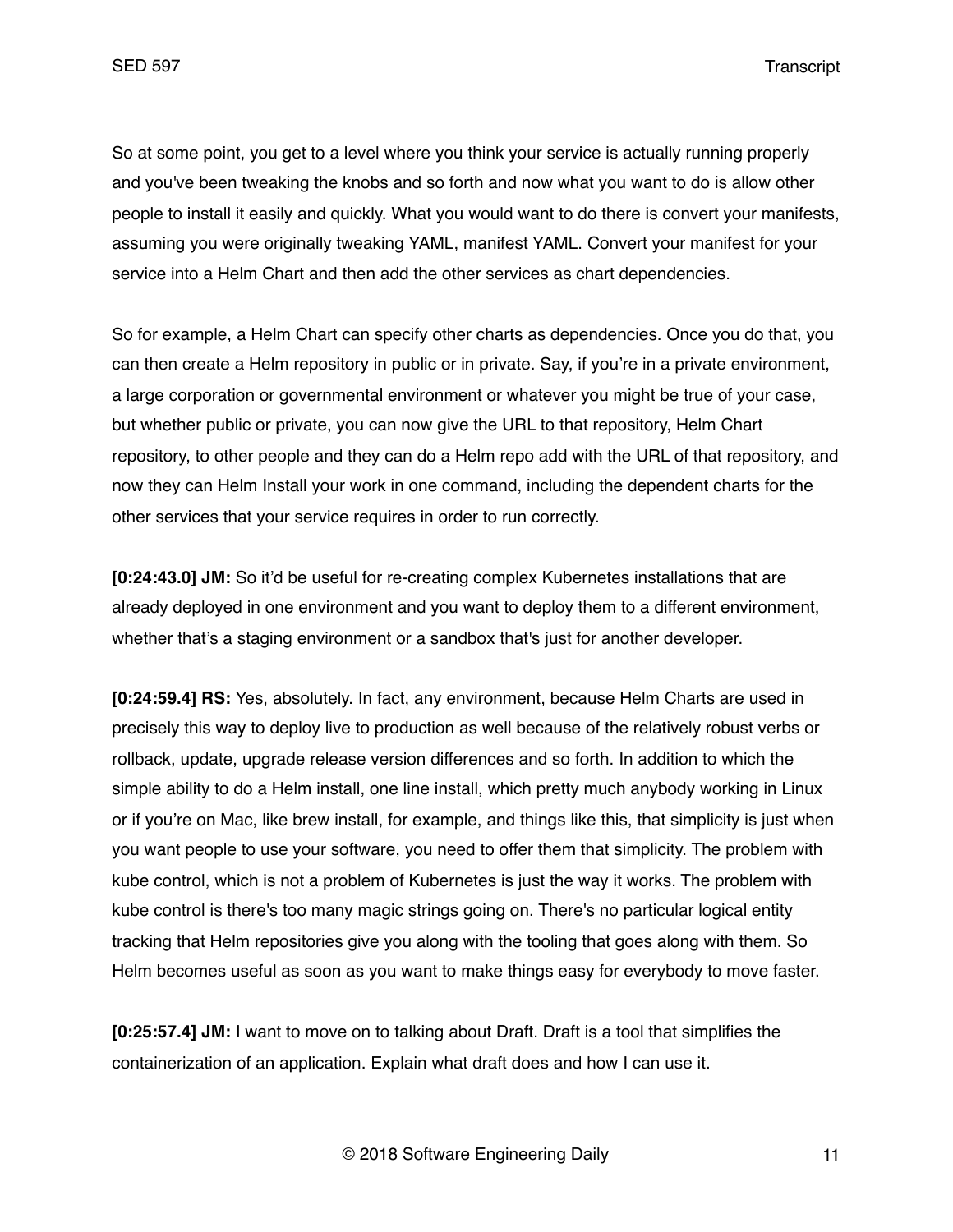**[0:26:08.2] RS:** Okay. So we talk a lot about Helm and manifest. Draft is interesting because it fits another niche in the developer space. We talked a lot about you have to have containers in Helm and Kubernetes needs service composition for those containers and there's a bunch of variables that have to do with how many of them you want, so forth. The problem there is something you asked about in the beginning, which was what are the kind of the difficulties for developers.

One is, really, most development is not done in containers, and this container thing is very, very hot and it's hot for a good reason, but you got to remember that most people are still not doing containers yet, and most applications are not built to a micro services approach. As we start embracing whether you're a younger developers trying to move quickly or whether you participate in a larger team that has applications you want to migrate to containers to take advantage of the benefits, you don't really want to spend all your time learning how to build containers, or even worse, learning how to configure Kubernetes. It's not that you shouldn't. You should. Knowledge is good. These are just tools. But it turns out the getting started is every bit as important as it is mastering the toolset.

Draft is a tool that does two things mainly. It's designed to detect the language you're working in and give you a basic container, a Docker file, container image description, such that you don't have to do what most people do. You don't have to go out and Google the world after you built your app and go, "Oh my God! I'm using F sharp in asp.net core on Linux, and so how do I contain that?" Most people don't actually know, and they just trust some image that they've found on Google, and if it works, they think they've contained.

Draft helps find a basic best practice for most of the languages and applies that and a Helm Chart for that basic application to get you started right away and then allow you to augment those artifacts and check them in to your GitHub repo properly so that they can be used by everybody and be tracked according to the git commit hash along with your code, and that gives you a high degree of consistency. It lets you start doing container native development right away against Kubernetes, and that's the first thing it does. Lot of words, I know, but it's worth going on and having a look at some of the demo videos and you'd get a feel for how easy that is.

**[0:28:38.6] JM:** Indeed. Please continue.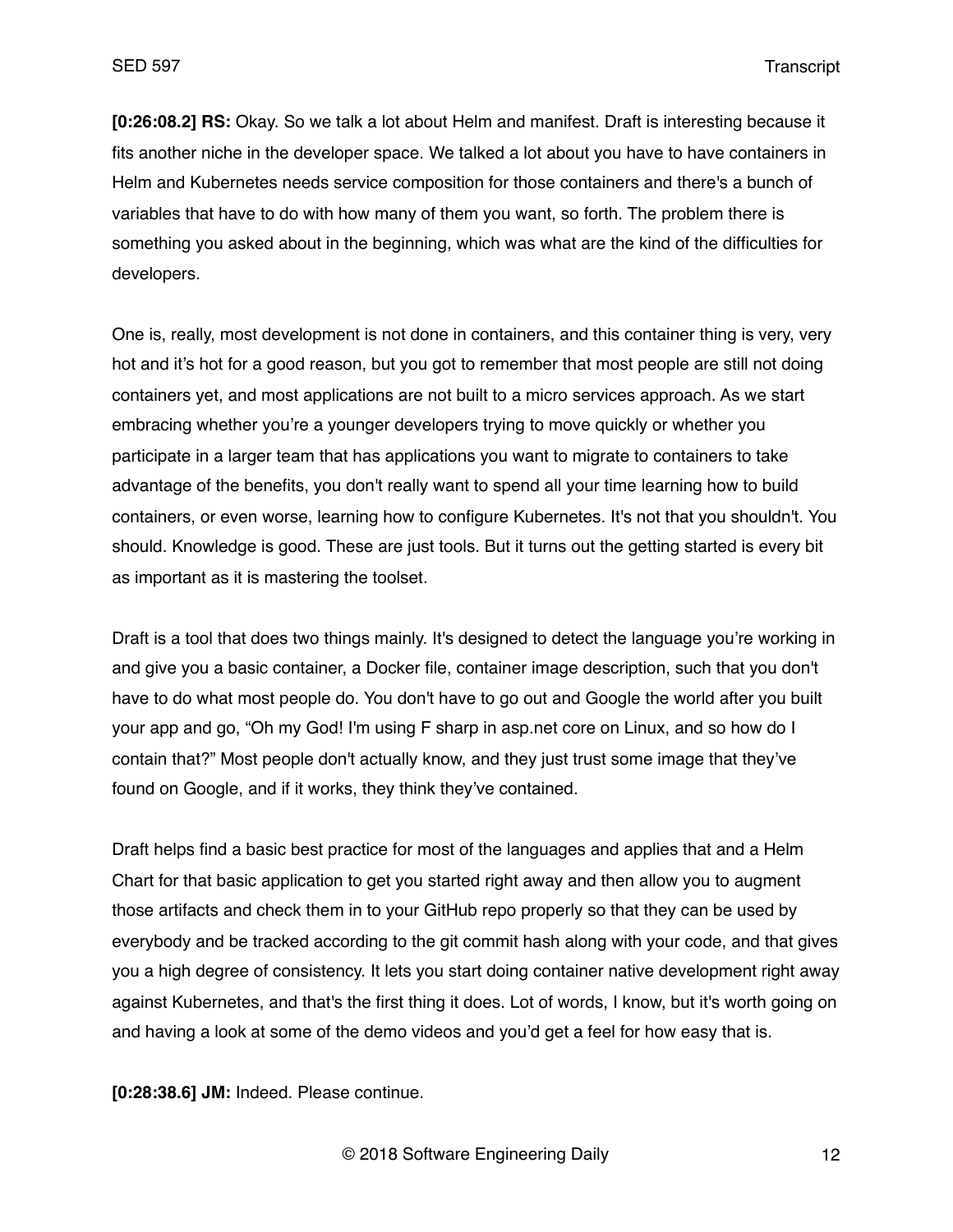**[0:28:39.7] RS:** Okay. So the problem with that is that those are only basic. That's getting started applications. In hello world, we've got like hello 10 language versions of the hello world applications in the draft repo and you can use those to get started building an application as a service. There is a larger problem, and that is as your service development increases complexity, that is as you master what's going on and you connect to other services and things like this, you're going to be modifying your Helm Charts. You're going to be modifying the container image to, for example, add environment variables and things like this.

As you do that, those are things that we can't really detect, because now you're building your custom application, right? Your special thing. In addition to which, it might be a private special thing about which we can know nothing and you don't want anybody else to know about it. So the question becomes; how do you do that? How do you handle that environment? Because it's not just getting started, and the Draft steps up here by giving you the concept of custom Draft packs. You can create a repository with your – Let's say you iterated on your service and you worked on it and then installed it in a custom development or staging environment. There are some secrets in there that the real world should know. What you might do is you'd take your application and you check it into a GitHub repo that is private, for example. The chart and docker file that you build for that application can now be extracted into a private GitHub repo that it follows the draft pack format, and if it does, you can do the same thing with Draft that you did with Helm. You can do Draft, a repo pack add, specify your private repo or public repo if you wish to share your configuration with other people.

Once you brought in that repo, you can now do a Draft create with the pack option and it'll bring in this precise configuration for that specific custom application so that you can actually blow away your machine or you can have some other developer come in to fix a bug may be on a service that you left, and they need to pick up with that precise service and they can do it securely and instantly without having to master any configuration at all. They just do draft create and it brings in the right pack and they can start working by doing Draft up. Draft up does an interesting thing. It builds the container right there and deploys it into whatever Kubernetes cluster so that you can begin testing it immediately as the artifact would ship, rather than testing the code and then hoping you packaged it correctly.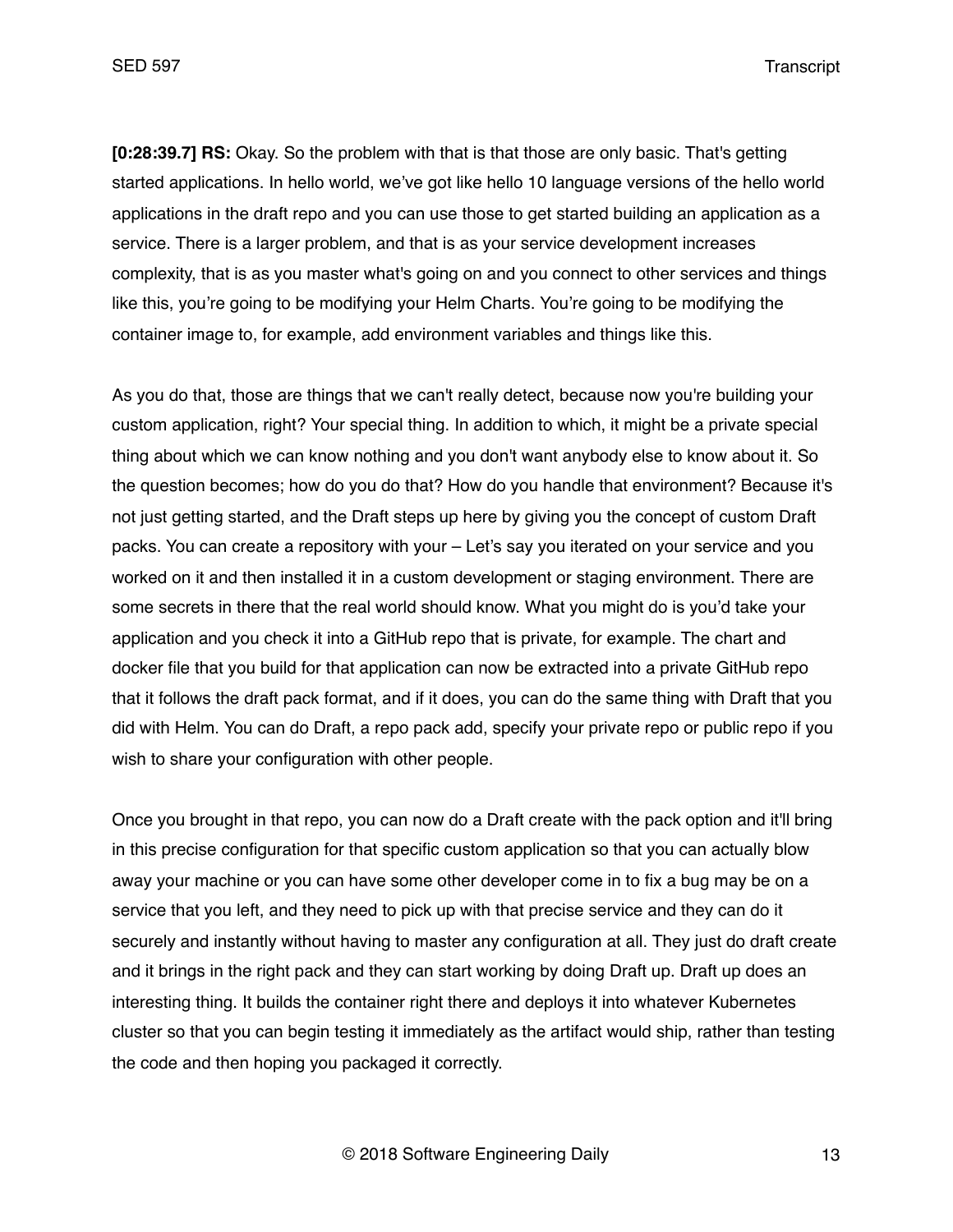**[0:31:14.8] JM:** Right. So this is constantly sinking your laptops code with the code that's deployed to your Kubernetes cluster.

**[0:31:22.0] RS:** In a way. It's not really syncing. It is doing a forward motion. So, for example, your local code is going to be built into an image. That image that your code built is going to be the one that's deployed by Draft for you to test. If that test works correctly, then when you do git push, your CICD can actually pull that precise image, precise image and deploy using the Helm Chart into whether it's a staging service, a staging environment or a production environment.

So it's not really a synchronization activity. It's actually using precisely the container that you had been testing against and developing against, and that's exactly what you want to do in Container Land.

# [SPONSOR MESSAGE]

**0:32:09.3] JM:** If you are on call and you get paged at 2 a.m., are you sure you have all the data you need at your fingertips? Are you worried that you're going to be surprised by things that you missed, errors or even security vulnerabilities because you don't have the right visibility into your application? You shouldn't be worried. You have worked hard to build an amazing modern application for your customers. You've been worrying over the details and dotting every I and crossing every T. You deserve an analytics tool that was built to those same standards, an analytics tool that will be there for you when you need it the most.

Sumo Logic is a cloud native machine data analytics service that helps you run and secure your modern application. If you are feeling the pain of managing your own log, event and performance metrics data, check out sumologic.com/sedaily.

Even if you have your tools already, it's worth checking out Sumo Logic and seeing if you can leverage your data even more effectively with real-time dashboards and monitoring and improved observability. To improve the uptime of your application and keep your day-to-day run time more secure, check out sumologic.com/sedaily for a free 30-day trial of Sumo Logic.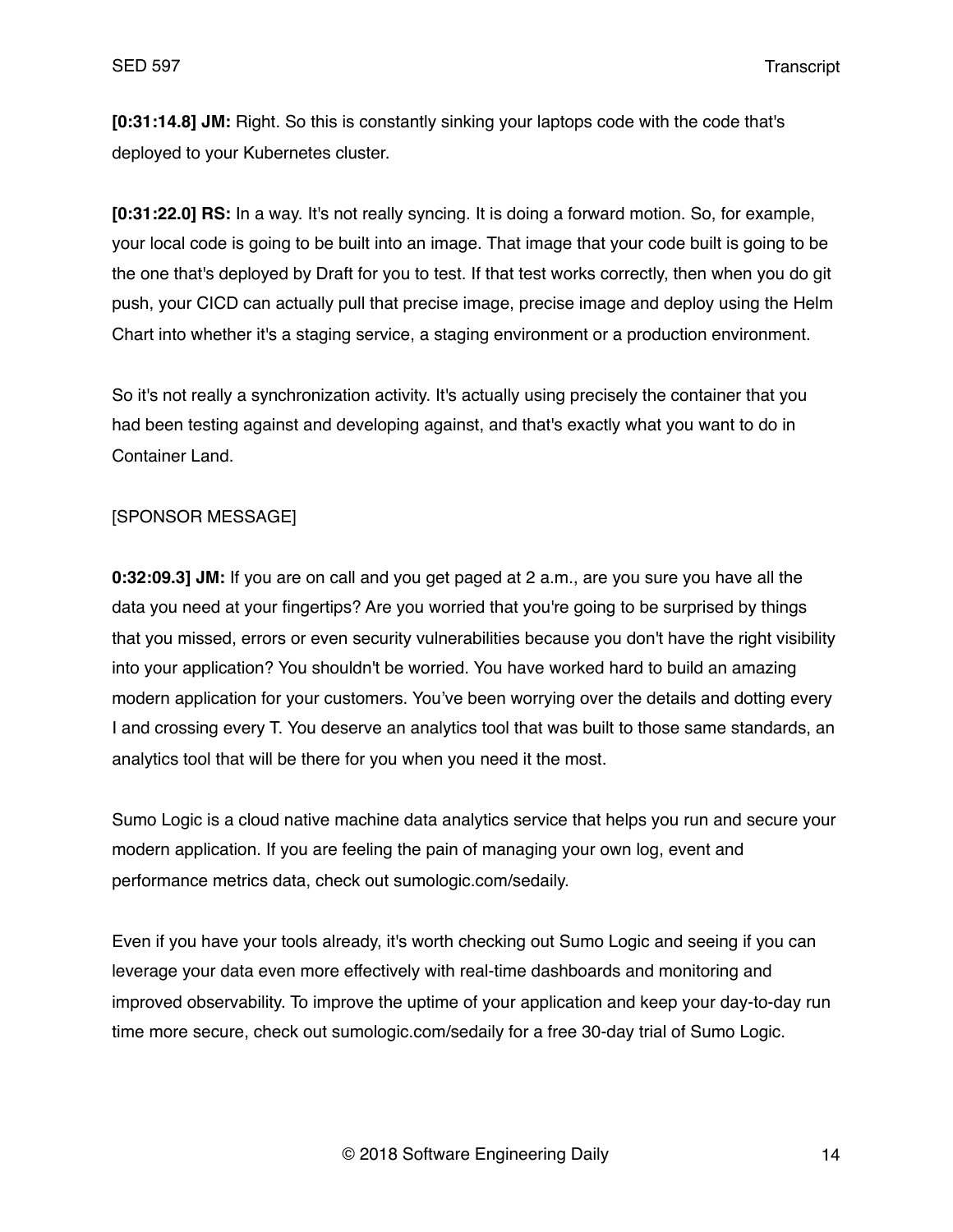Find out how Sumo Logic can improve your productivity and your application observability whenever you run your applications. That's sumologic.com/sedaily.

Thank you to Sumo Logic for being a sponsor of software Engineering Daily.

# [INTERVIEW CONTINUED]

**[0:33:54.0] JM:** I'd love to keep talking about Draft, but I want to get to Brigade because I think there's a lot of depth there. So Kubernetes was built to manage resources for long-running applications, which I think is mostly what we've been skirting around the edges up here. When we're talking about developing applications, I think for the most part we're talking about longrunning applications if we're thinking about things like WordPress, for example, but it's also supposed to be used for short-term tasks.

So, I mean, if you'd go back to the legacy of Borg being developed, this was originally a system to be able to manage both Babysitter, which was the long-running applications, and global work queue, which was though short-term tasks, and brigade is focused on being able to manage these short-term tasks. Give a few examples of short-term tasks that you would want to run on a Kubernetes cluster.

**[0:34:53.0] RS:** Actually, it's interesting. Brigade is one of my favorite tools. We built it because we needed it ourselves. Brigade does both short-term tasks and long-term tasks, but the interesting thing is people tend to focus – Brigade isn't a tool for developers and dev ops. The easiest way to talk about it is if a batch script is really a series of commands the pipe a standard out to standard in, where the next command is its own process and works on the previous process as data, Brigade is the same thing, but using containers for the process and shared storage for the pipe.

As a result you can actually use Brigade to build set up and run complex structured pipelines, whether they're parallel and you wait for all of them to complete or some portion of them to complete, or whether they're completely in series, one after the other, one after the other reusing the data that had come before or bringing in new data. Brigade will do any of those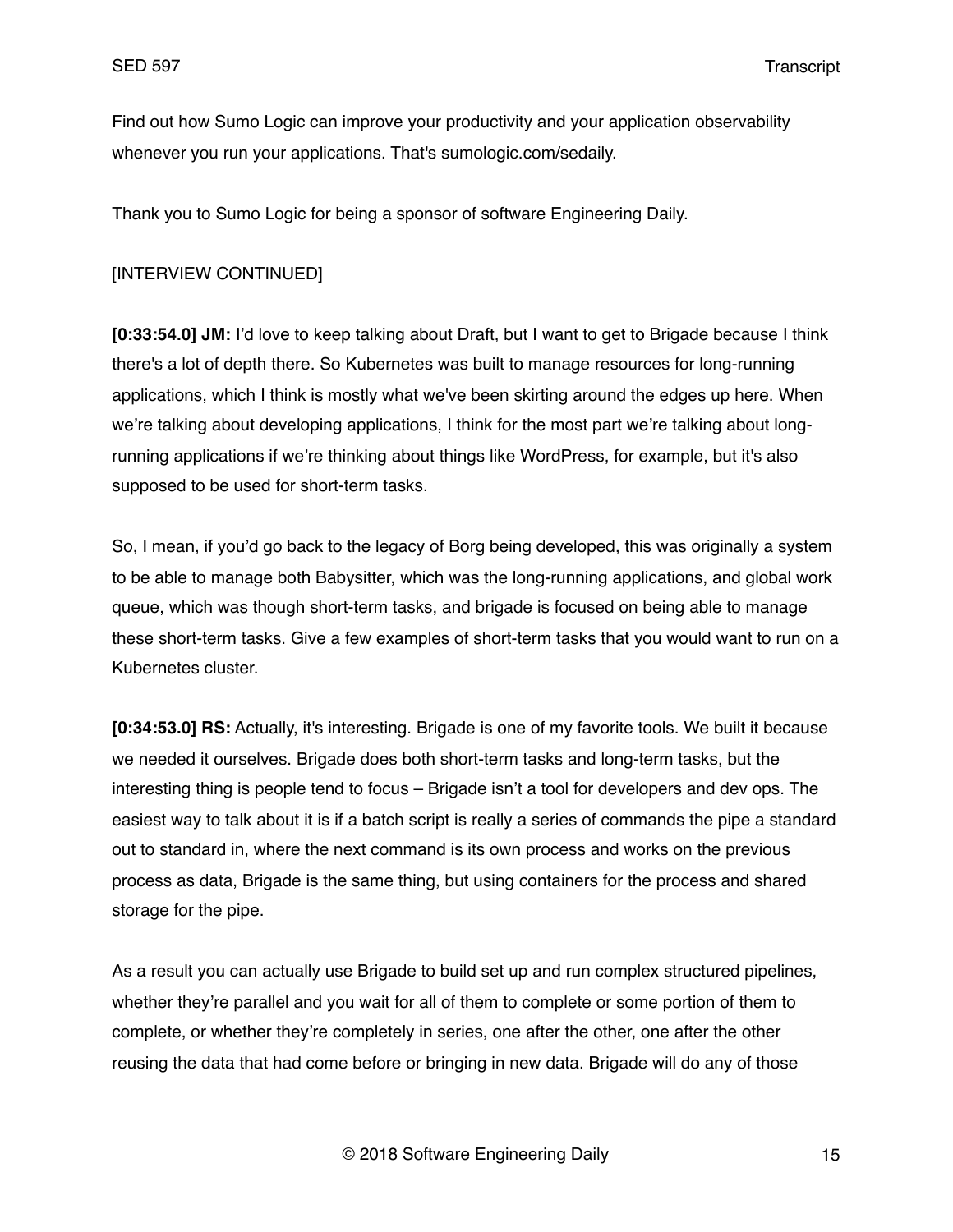things, because it's basically scripted container pipelines in your cluster. Now that's a very openended possibility.

Here is where we get back to your question. In fact, the easiest demo for something like this is something like a git push occurs and I need to build the image and I need to stage it, for example. Standard CICD kind of activity. The only problem is that, that that's one example of the kind of thing that you were talking about.

Brigade has a container that acts as a GitHub web hook listener, and so you can configure git web hook events to trigger a request to the Brigade gateway and Brigade will then kickoff the scripted container pipeline that you asked it to kickoff off. Now the funky thing about that is that's an easy way to demo it, but it turns out it can do anything. So people often think of it as a CICD solution. That is not what it is at all. It just turns out to be very useful for that.

I'll give you a simple example. I was – Let's see. We were at KubeCon in Austin in December and we had a customer who came up who was working with satellite telemetry, and what they wanted to do was use – In this case, they happen to be Azure customers, but you can imagine any telemetry ingestion mechanism that a cloud provider absorbs, and they were using Azure event hubs to ingest telemetry data. But they weren't using Brigade on the backend to listen for telemetry ingestion, and each type of telemetry ingestion would kickoff a series of brigade scripts on the backend. So things like ETL work turned out to be extremely easy to set up and maintain, because they're just Kubernetes applications. Every brigade pipeline – Brigade itself is just the Helm install. There's a chart for it, right? Then every Brigade project is just a Helm install. There's a chart for that.

The setting up of whatever your structured pipeline is, is just the JavaScript file. JavaScript is easy because pretty much anybody can pick it up relatively rapidly and it's widely known already. So it just turns out to be easy. People ask us why we chose it. It's not any more complex than that. But basically you can do anything; ChatOps, ETL, long-running processes, just all kinds of things with Brigade. Personally, I think it's the geekiest, coolest, most useful tool we have, even though I think Draft is right in the wheelhouse of a service-oriented development.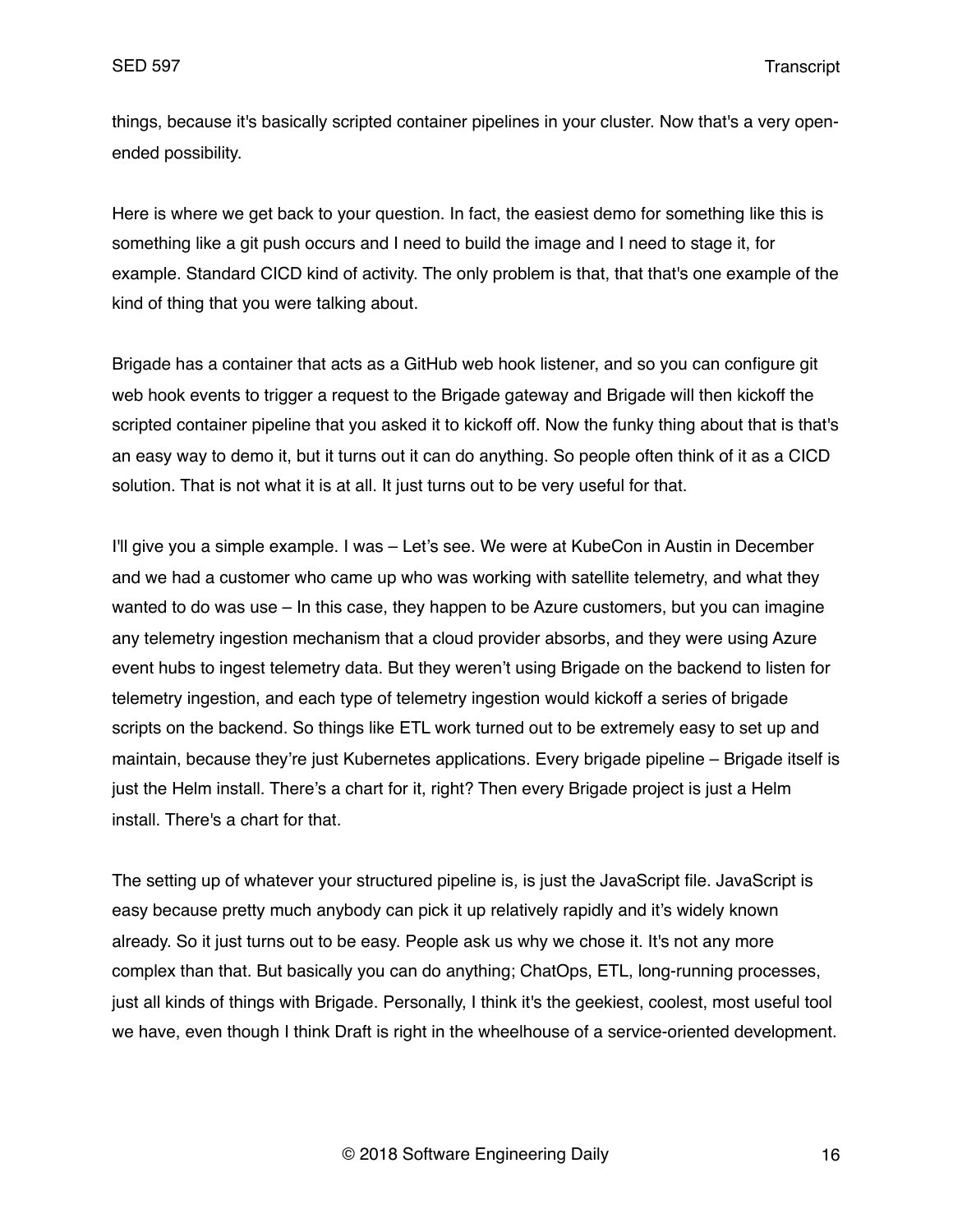**[0:38:31.9] JM:** Okay. So I think I mischaracterized it, and that's' because Brigade is a tool for running Kubernetes workflows, and a when I read that definition, I think I associated with it something like, "Oh, you want to do a map reduce job, and then based on the result of the map reduce job, maybe you want to run another map reduce job," but ultimately these are going to have some finite lifecycle. When, in fact, you're thinking of it in much broader terms where you have potentially a collection of short-term tasks and long-running tasks that together compose a workflow. For example, ChatOps. If you wanted to do ChatOps, you have to have these longrunning event listeners for people saying, "Hey, Slack bot, kickoff a CICD pipeline," and then in order to spin up that CICD pipeline, maybe your Brigade workflow needs to spin up some shorter term resources, but you still are going to be needing to run those event listeners that the ChatOps event listeners as long-running resources. So encompassing both long-running and short-term tasks.

**[0:39:49.8] RS:** It really is. You actually described it pretty well when you re-summarized it. The fascinating thing about it is that it can encompass those things. Another thing that people ask me about, because it's JavaScript, you basically say – In JavaScript you say, "I'm listening for this event with this container that knows how to listen, and when I get that event, I want to do this thing with the payload and I want to pass the data to this container and I want that container to run, and then after that –" So you just use JavaScript to structure your flow.

But people think of it also as, "Well, isn't this sort of like serverless?" like OpenFaa, or Kubeless, or Fission or something, a functions as a service kind of thing. The answer is yes and no. You could certainly use it to run one function. There's no reason you couldn't. But it's really structured container workflow as a service rather than functions as a service. So yes, it is that flexible. You can kickoff entire long-running activity and you could just fire something and have it go away once it's done, either one.

**[0:40:55.0] JM:** It seems like you could compose it with those serverless systems, becauseo those serverless systems are really about being able to schedule resources in an opaque way. You just want to be able to run functions without addressing the resource allocation, and Brigade is slightly higher level than that. With Brigade, it seems like you want to be composing workflows among applications, among long-running applications, and among short-term applications, and among any other thing that can respond to an event handler, and you're not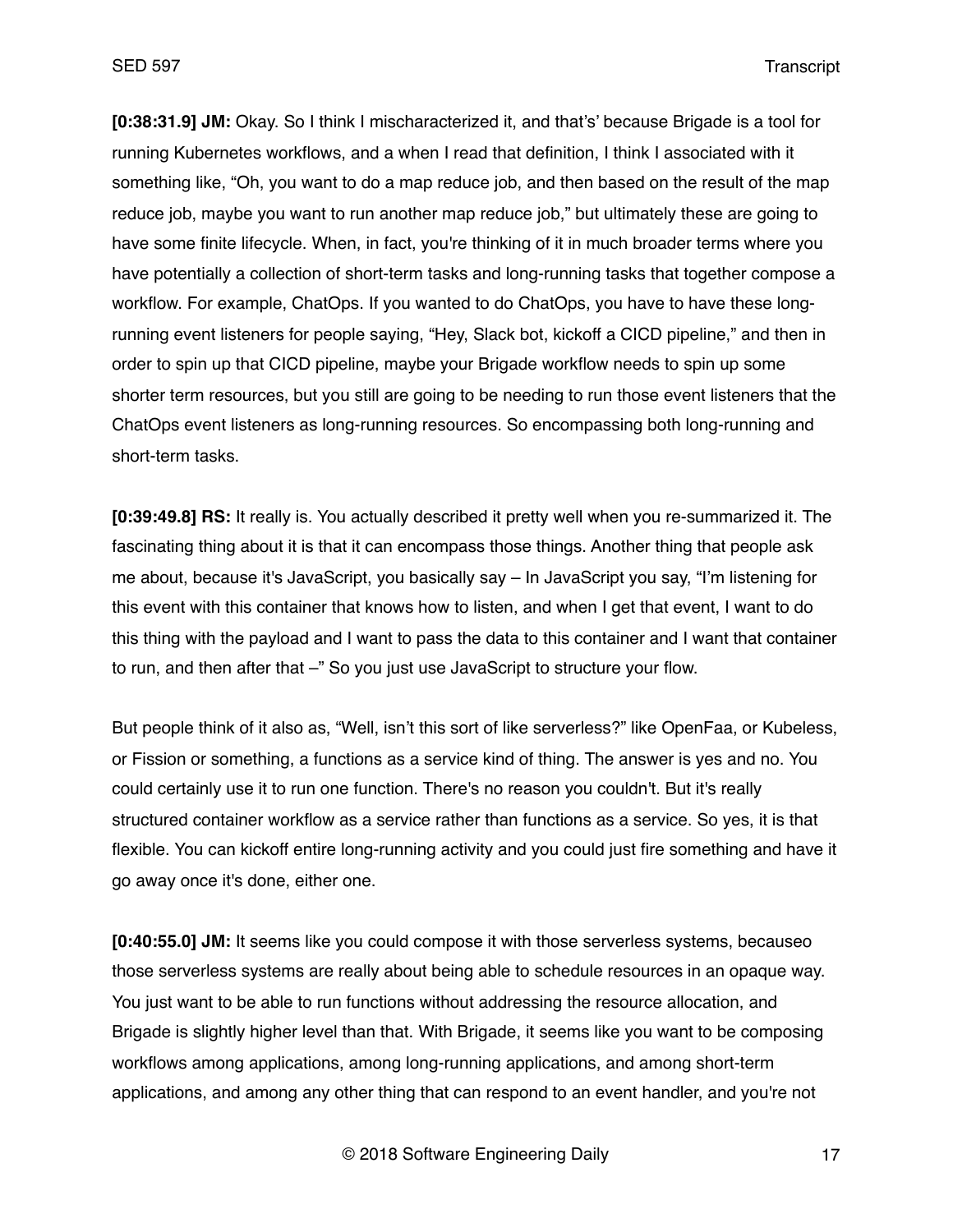even thinking about the level of functions. So it seems like the serverless people are actually operating it a little bit lower level of abstraction.

**[0:41:39.9] RS:** Or I would actually say it at a higher level, but it really depends on your perspective, right? So let's take a sort of an application example and then you'd tell me which ones higher and which one's lower level. Brigade not only manages, creates a container for and runs the script and then returns the data and so forth, but it manages all the underlying resources in Kubernetes that you need. So if you need shared storage, it creates the PVC or it creates the other storage mechanisms, say, if you were going to use a disc that was going to persist or some other database access. It will manage that in Kubernetes for you, whereas you don't have to do that no matter where in the chain you are.

So if we take an example, it would make complete sense use functions as a service to kickoff based on some event and then turn around and invoke a Brigade pipeline from the functions as a service. In that Brigade pipeline, it would make complete sense to also turn around and kickoff individual relatively atomic functions as a service in the brigade pipeline as well.

So if you had functions as a service calling Brigade and brigade calling functions as service, the only one that sort of manages the internal pipeline in a long-lived Kubernetes way is the middle layer, the Brigade layer. So my question would be; which one is more abstract?

**[0:43:01.0] JM:** I don't know. I'm not sure.

**[0:43:02.4] RS:** Obviously, it's rhetorical and you can tell that I'm smiling. It really doesn't matter actually. The question is; which one is the tool you want to use, and they're both completely composable. You could trigger functions from brigade and you could trigger Brigade from functions. The question is; what works for you and what makes you agile and efficient?

**[0:43:24.1] JM:** Do you think there will be some centralization around the serverless platforms? Actually, I think a better question is; are people actually using these things outside of the companies that are building serverless platforms, or like Brigade – For example, Brigades is very exciting to me as a kind of software journalist, but are people using these within their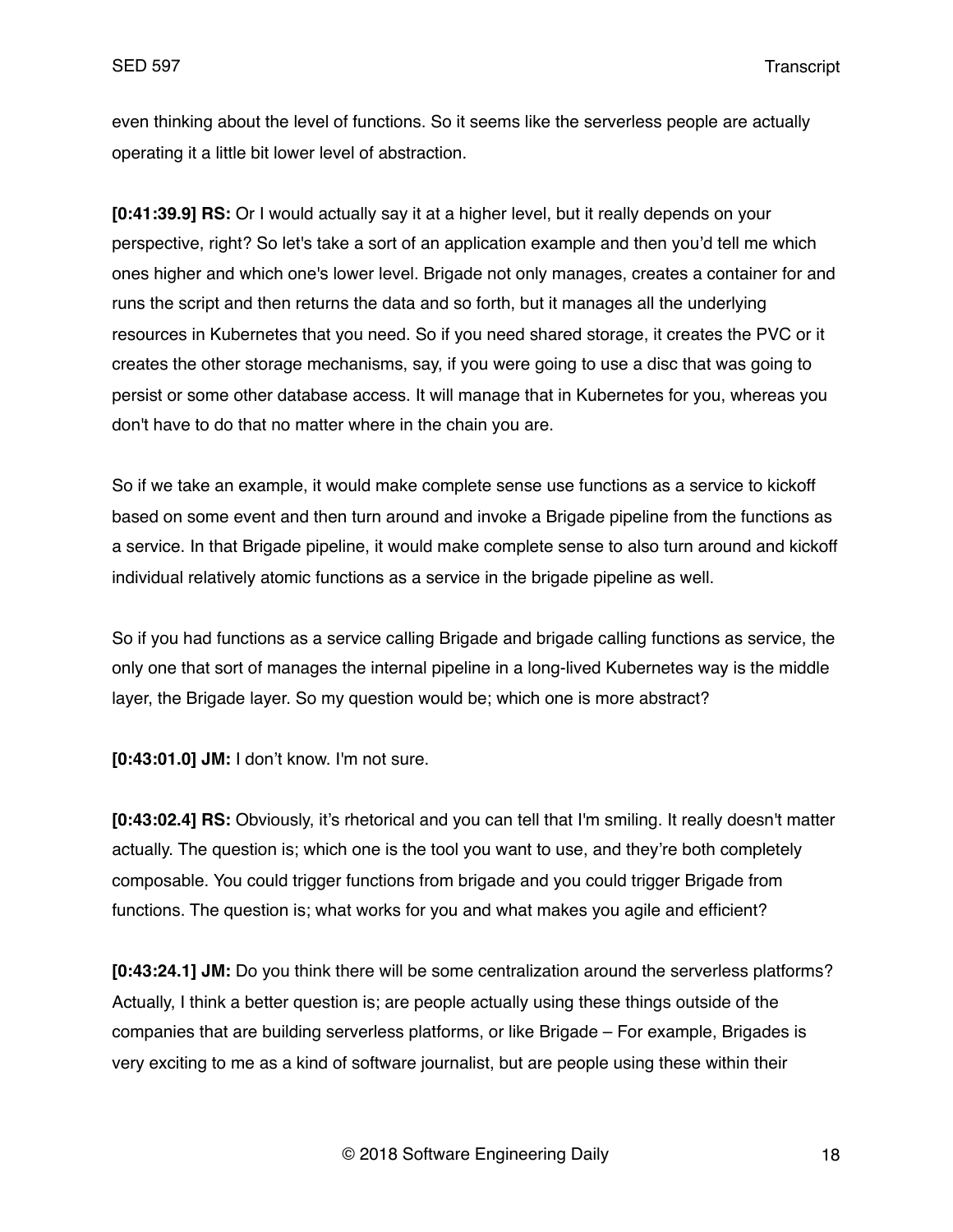companies or is it still like a little bit too early. Are people still just like getting their feet wet with Kubernetes as supposed to figuring out workflows?

**[0:43:58.2] RS:** Yeah. So the easy answer is yes and no. First of all, people are using serverless all over. It's super easy to do, and there are tons of short-term event-driven, super easy jobs and people want just something to hook up and get going, and that's absolutely happening, right? So I feel good about that. I certainly do. It's s just one more tool in the box to make the world easy.

The problem with serverless is that it's important to realize that once you have something that's easy and small, you're going to use 5 million of them because they're easy and small, and then all of a sudden you're back to composition, which becomes a problem. So serverless doesn't have a composition approach, and that doesn't matter at some scale, and then at some scale it will start to. Brigade has, as part of – Naturally, it's as a workflow engine. So composition is part of its model. So in that sense, it sort of makes sense.

What I would say also about Brigade specifically, as supposed to serverless, which definitely is being used on mass or certainly is in my experience, is that brigade, because it's so powerful and yet not serverless in a kind of an obvious way, we are seeing a lot of use in people who appreciate the functionality it brings, but I wouldn't say it's splashing the tech world on fire yet. I actually think it'll have longer legs in many cases than a lot of other things simply because of the power it brings.

**[0:45:20.5] JM:** Indeed. So that notion of the function as a service sprawl where you start to use lots and lots of them and maybe you don't really have a big picture view of where all the different places in your application or you're using different functions as a service, that would not occur as easily in Brigade because you have your atomic unit or at least one of the atomic units is the workflow, which is a chunkier piece of functionality than a function.

**[0:45:52.0] RS:** Yeah, there is a fundamental problem. I'll sort of restate it, because I love serverless, because it's another tool and I get to use it for things that it helps me with, right? But composition is going to be a problem with serverless, and in addition to which, once you start running serverless, it bills by the second or microsecond or nanosecond or petasecond or some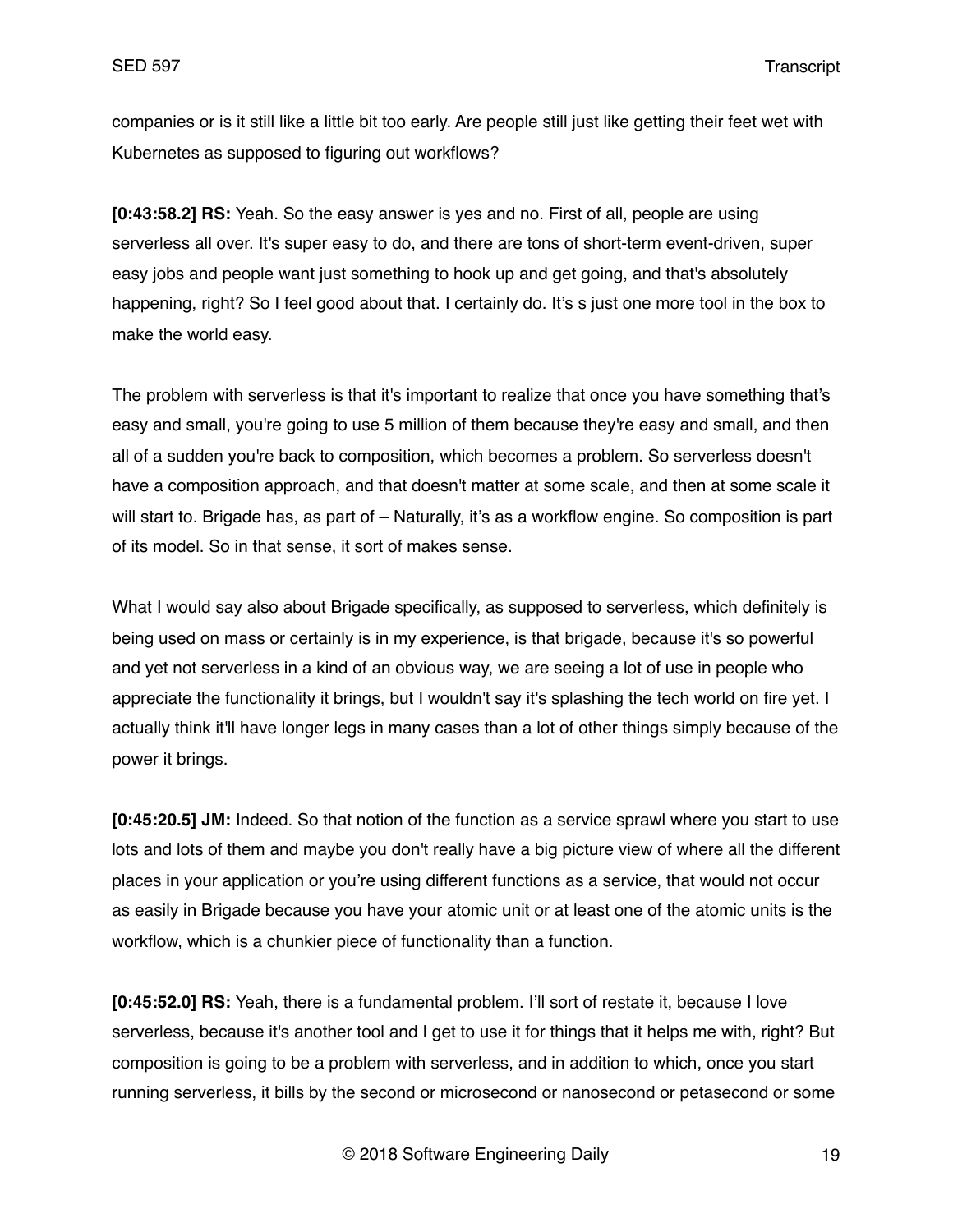second. At some point, you're running a VM and running a whole VM becomes less expensive than being billed by the second and paying for all those standby VM's that actually are underlying the service.

So there is sort of a trade-off both kind of compositionally and also financially at some point, depending on what you're doing. Brigade just turns out to do the composition by default. I remember, Brigade app is literally a configuration file and a JavaScript file, which means it's an application. You can debug it. You can walk through it. It's a structured program. So right in that space where composition start to become complex with serverless, Brigade starts to be darned interesting, darned interesting. Both of them have tremendous usage, but in different ways.

**[0:47:03.7] JM:** What are some of the other tools in the container ecosystem that are exciting to you?

**[0:47:07.9] RS:** I am a big fan of their concept – Okay. There's a couple of things off the top my head. I'm a big fan of the logical viewers that are out there. I use, for example, Weave Scope, to see my logical applications. There are several others that do a great job. There was a company that got bought called Netil that did a great layer 3 sort of examination of your cluster and they got bought by somebody or amalgamated, somebody whose name I forget, which I feel bad about, but people can look it up. I like all of the developer tools that are coming out. Draft tries to tackle very specific niche. I like it. I like where we're going with it.

The other thing that we do, and then I'll get to other companies as well – That we do is the Kubernetes extension from VS code, which allows you to get out of the process of kube control for a bunch of basic tasks like [inaudible 0:48:02.9] your pods or opening a terminal and dorking around inside a pod when you're developing and so forth. Something that is very, very common but you can't stand cutting and pasting, among other things. So that's extremely useful. The YAML extension, which the Kubernetes extension that Red Hat did in VS code is really, really valuable. There's a bunch of others that are either useful there, and that's for VS code.

Other tools I really, really like other than the scope and the Netsil one was, I think, Scaffold from Google is a great way of doing things that is similar, but not the same as Draft. I think the Jenkinx-X dev ops thing is super, super interesting and useful.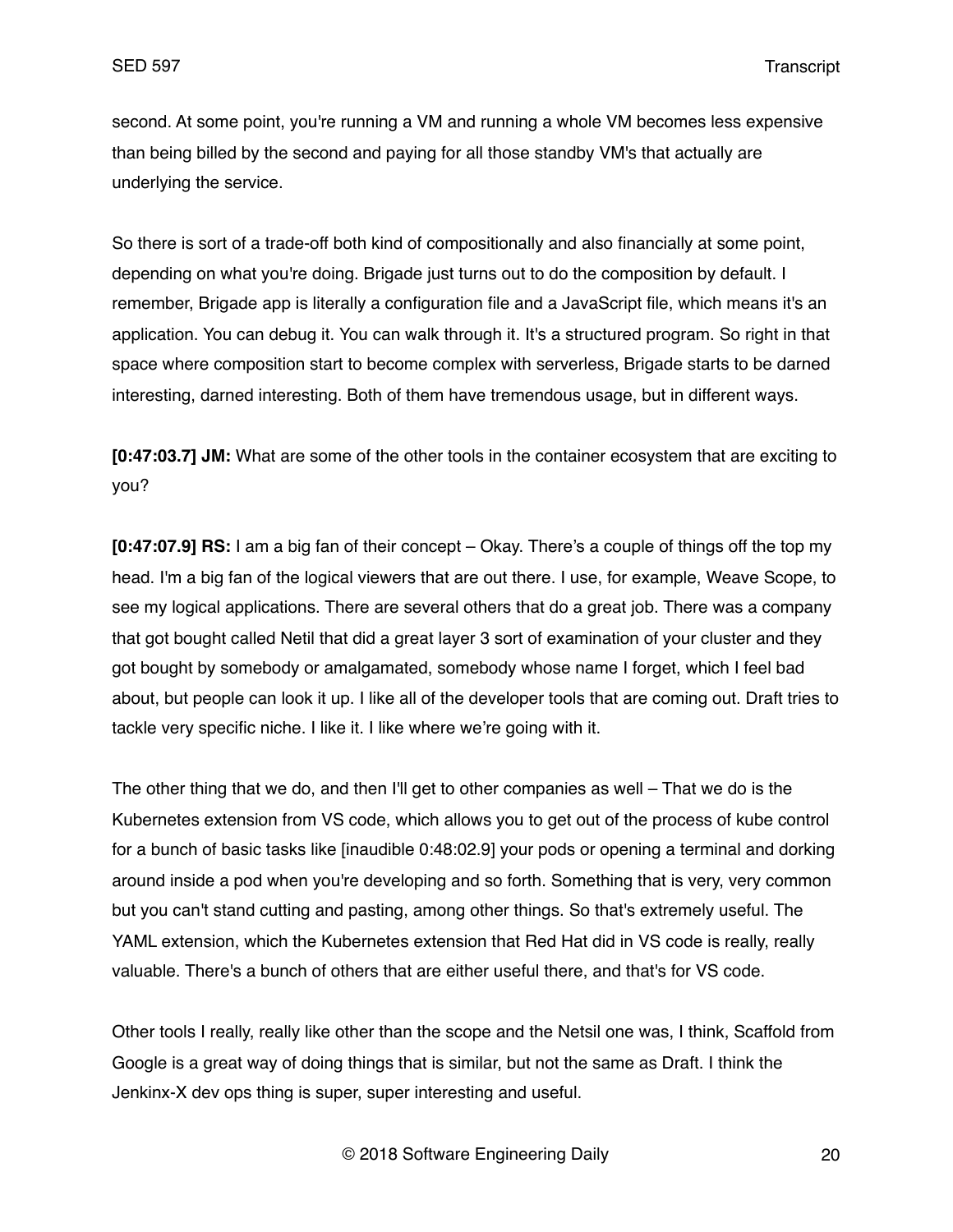Oh! Another thing that if – So Draft believes firmly in artifact as truth, and that's why we don't create a pod and sync our data into it. What we do is we actually create the container image from your code and you work with that actual artifact, right? As I said before, artifact is truth from the point of view Draft. But there are other tools that give you slightly different experiences that are fantastic as well. I think vapor-ware has this thing called ksync, if you don't know about it, which among other things, basically, you can set up a container in a pod in Kubernetes and ksync will full-duplex synchronize their files from local into the pod, which is a completely different way of going at it, but the experiences fantastic.

There is a possibility that your artifact is not exactly what you think it is when you go into your dev ops work, but I think it'll be a wonderful experience for a lot of people. We have a bunch of other tools coming up that I know about. Oh! There's a great debugger called Squash by Solo, I think, which involves basically a bunch of sidecar work, and so forth. But it's a brilliant experience as well. It's fantastic, and they're doing fantastic work. I think there's four or five others that are coming just from the KubeCon in Copenhagen that where at that I suspect are going to add to that ecosystem. I think that, right now, that makes things a little complex for people, like which thing do I choose and so forth. I get that, but it's early days, and later on all those tools are going to help us find the right way to do it for everybody.

**[0:50:18.2] JM:** All right. I know we're up against time. So I think of serverless platforms as one of these things that are higher-level applications that are being built on Kubernetes, and what I wonder is what are the other distributed applications that you expect people to build on top of Kubernetes in the near future, like databases or –

**[0:50:41.6] RS:** I see a lot of stuff being built on Kubernetes because it's so flexible. So I'm very bullish on Kubernetes generally because of its flexibility, and it was built that way and, I think, that part of it is going to really be the thing that is fantastic.

However, it turns out that there are some applications that don't really lend itself to that. Kelsey Hightower has been sort of tweeting recently about the fact that he doesn't think you should do persistent data on Kubernetes, and I actually agree not because you shouldn't or can't, because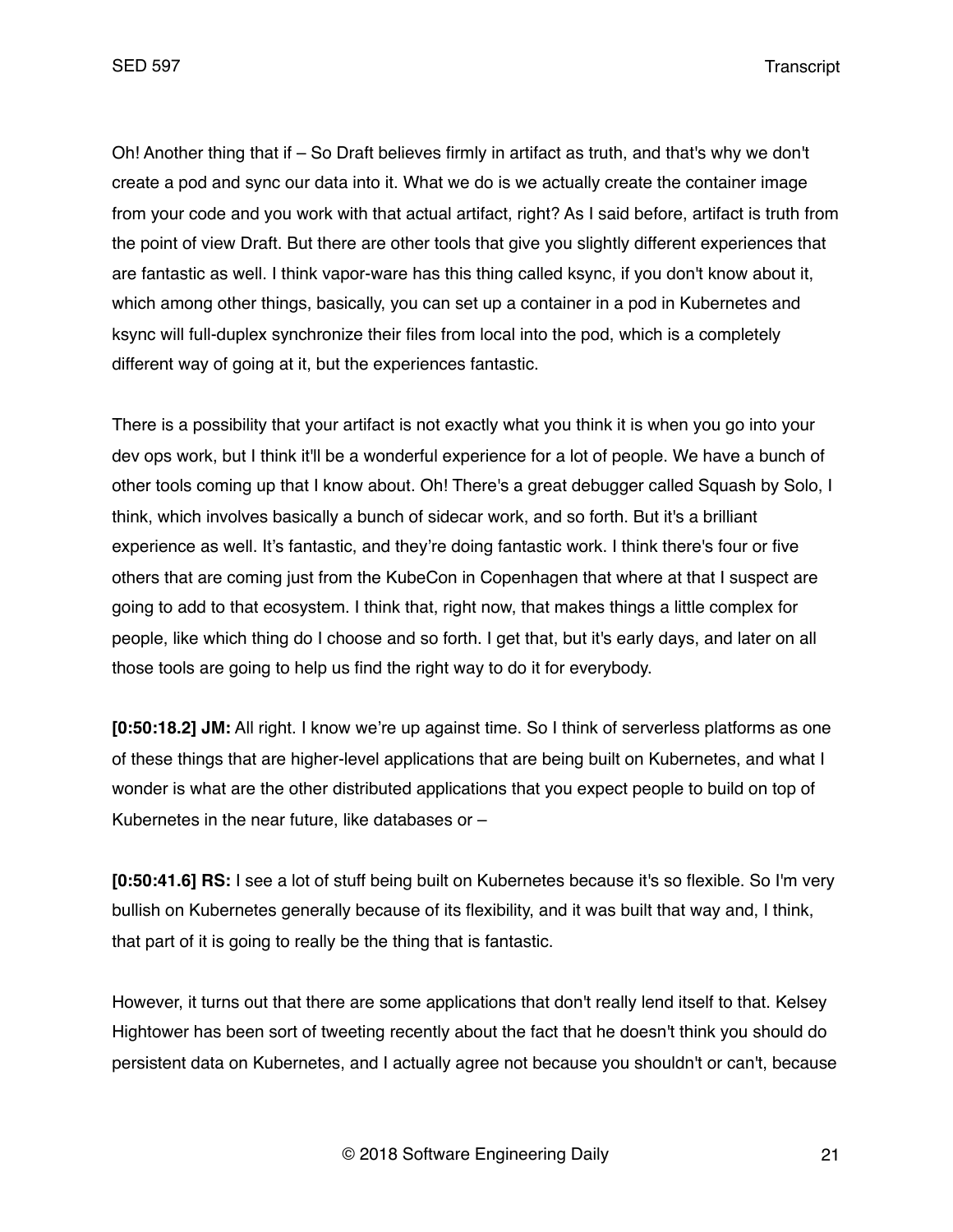if you know you should and can, obviously you can go ahead and do it, and I think that speaks to Kubernetes flexibility.

However, highly available partitioning of data was always a hard problem and we just figured out after 20 years of VM experience how to do it in a kind of coherent and reasonably reliable way. Turning around and just making it containers because you can is just not really an intelligent use of your time from my point. So I'll put that out as a sort of a personal caveat, but I pretty much think that Kubernetes can run almost anything outside of that kind of thing, or maybe even should. There are always going to be environments where it doesn't make a lot of sense, but with other extensibility mechanisms, we haven't really talked about things like Federation, cross cloud or hybrid across private and public cloud, like in your own data center. Those are interesting scenarios that are going to come.

Then there's things like disconnected scenarios where Kubernetes sort of assume the pod is either there or it's dead, because I can't find it, or the node, for example, but you have things like Virtual Kubelet, which allows Kubernetes masters to think there's a node there and there may or may not be a node. It could lazily created when Kubernetes wants it, for example. You can imagine that being used in IoT situations where a node, of course, is either not there or there depending on what the device at the edges is doing, and Kubernetes just gets the information it needs to. So there's lots of interesting scenarios quite above and beyond the sort of scale out end-user app like Twitter or Uber, if that's your model, and I certainly think a lot of compute intensive stuff is going fit and already has with things like TensorFlow, ML workloads and various other things, Spark, and Kafka and all these kinds of things, which by the way are Helm Chart. So if you want to install them with the one command line, you can just do Helm install Kafka.

**[0:53:10.0] JM:** Indeed. Well, I think that's a good place to close. Ralph, I want to thank you for coming on Software Engineering Daily. It's been great to have you talk about such a variety of projects.

## [END OF INTERVIEW]

**[0:53:21.2] JM:** If you are building a product for software engineers or you are hiring software engineers, Software Engineering Daily is accepting sponsorships for 2018. Send me an email,